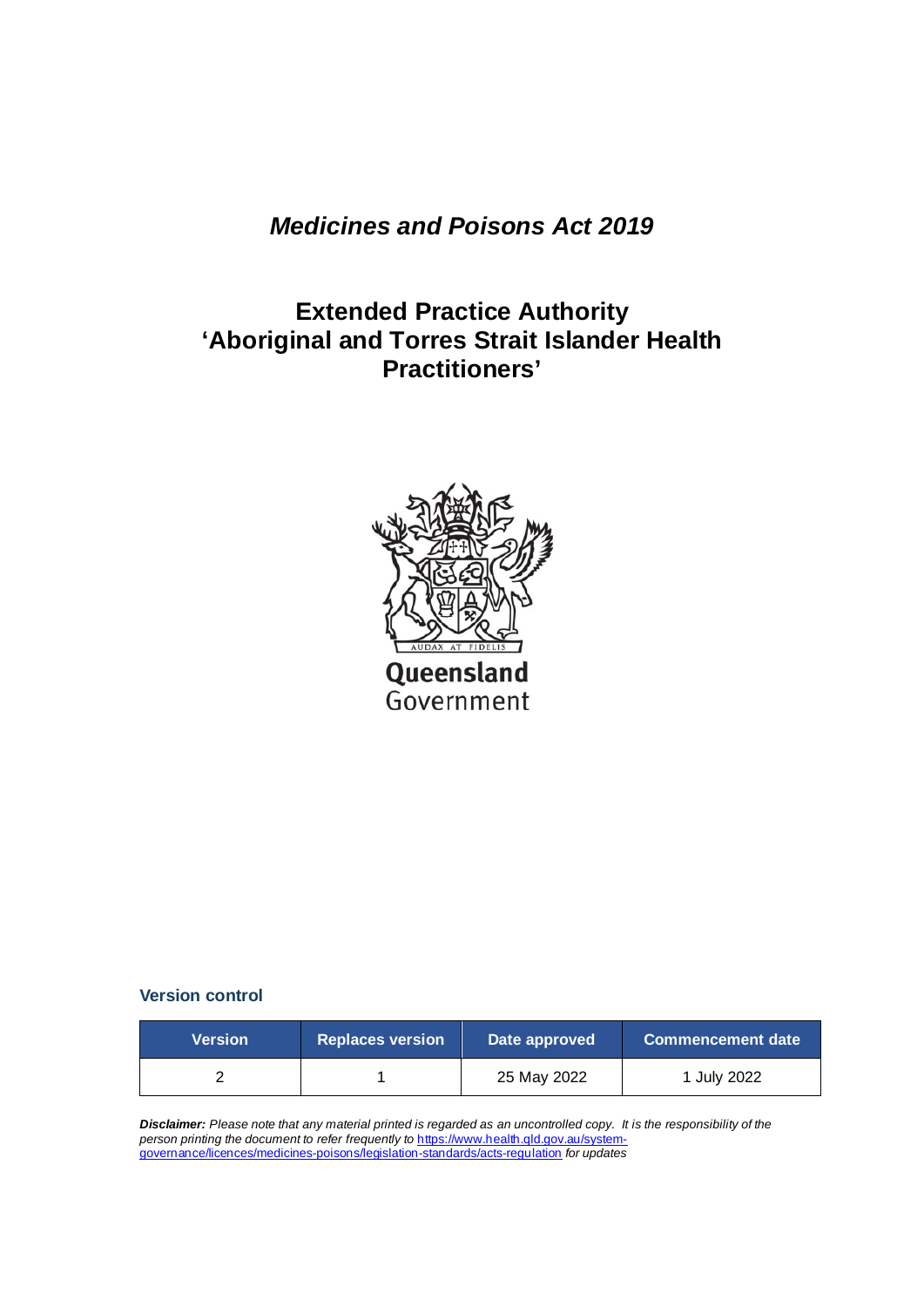## **Extended Practice Authority 'Aboriginal and Torres Strait Islander health practitioners'**

This extended practice authority has been made by the Director-General, Queensland Health under section 232 of the *Medicines and Poisons Act 2019*. It states the scope of the regulated activities with the regulated substances which an Aboriginal and Torres Strait Islander health practitioner is authorised to carry out for the purposes described in the table under Schedule 3, Part 1 Division 2 the Medicines and Poisons (Medicines) Regulation 2021.

A term used in this EPA that is defined in the *Medicines and Poisons Act 2019* or the Medicines and Poisons (Medicines) Regulation 2021, has the meaning stated in the *Medicines and Poisons Act 2019* or Medicines and Poisons (Medicines) Regulation 2021.

### **1. Application**

This extended practice authority applies to an Aboriginal and Torres Strait Islander health practitioner practising in an isolated practice area. *Aboriginal and Torres Strait Islander health practitioner* means a person registered under the Health Practitioner Regulation National Law to practise in the Aboriginal and Torres Strait Islander health practice profession.

#### **2. General Conditions**

The following general conditions apply to all Aboriginal and Torres Strait Islander health practitioners.

- 1. The Aboriginal and Torres Strait Islander health practitioner must ensure they have access to their applicable health management protocol, *Australian Immunisation Handbook [1](#page-1-0)* and current guidelines, manuals or protocols adopted or established by their employer when acting under this EPA.
- 2. The Aboriginal and Torres Strait Islander health practitioner must act in accordance with a current health management protocol that applies to the dealings of the Aboriginal and Torres Strait Islander health practitioner and that complies with the requirements specified in Appendix 1.
- 3. The Aboriginal and Torres Strait Islander health practitioner may not give a treatment dose of a monitored medicine.
- 4. Before administering or giving a treatment dose of a medicine, the Aboriginal and Torres Strait Islander health practitioner must be familiar with the contra-indication(s) and known side effects of the medicine and advise the patient accordingly.
- 5. For the administration of vaccines, the Aboriginal and Torres Strait Islander health practitioner must act in accordance with:
	- 5.1 the requirements for vaccine administration in the current online edition of the *Australian Immunisation Handbook* including for patient selection, patient consent, vaccine administration, documenting vaccination and follow up care; and

<span id="page-1-0"></span><sup>1</sup> For current on-line Australian Immunisation Handbook see <https://immunisationhandbook.health.gov.au/>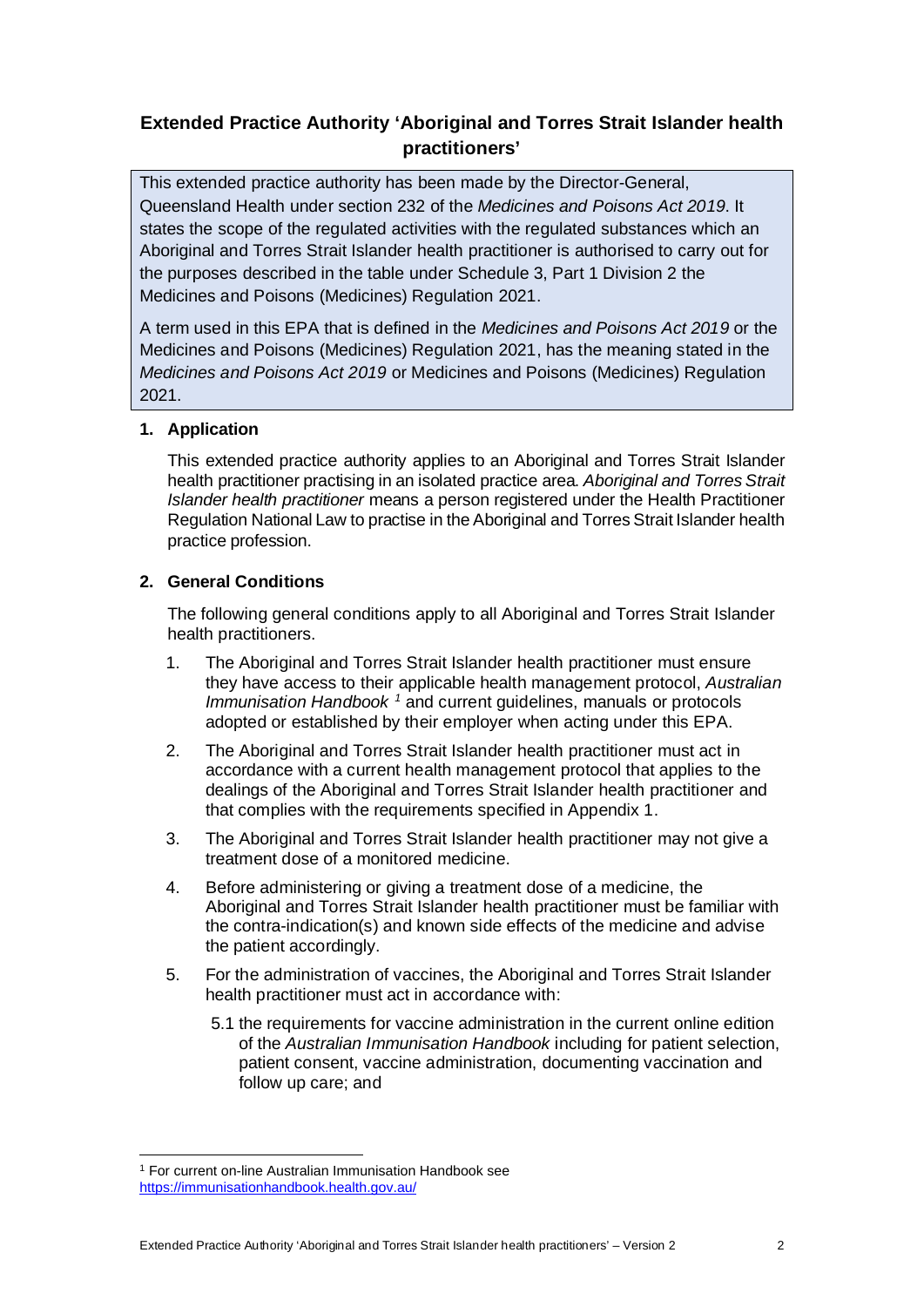5.[2](#page-2-0) the current online edition of the Immunisation Schedule Queensland<sup>2</sup>.

- 6. Before vaccines are administered, the Aboriginal and Torres Strait Islander health practitioner must ensure the equipment and procedures detailed in the current online edition of the *Australian Immunisation Handbook* are in place.
- 7. When vaccines are in the possession of the Aboriginal and Torres Strait Islander health practitioner, the Aboriginal and Torres Strait Islander health practitioner must ensure that the storage and transport of vaccines is in accordance with the *National vaccine storage guidelines: Strive for 5 [3](#page-2-1)* .
- 8. An Aboriginal and Torres Strait Islander health practitioner who administers a vaccine must ensure:
	- 8.1 the vaccination is recorded on the [Australian Immunisation Register](https://www.servicesaustralia.gov.au/individuals/services/medicare/australian-immunisation-register) as soon as practicable and ideally at the time of vaccination; and
	- 8.2 any adverse events occurring following immunisation is notified to the prescriber who authorised the administration $4$ .
- 9. If [Consumer Medicine Information](https://www.tga.gov.au/consumer-medicines-information-cmi) (CMI)<sup>[5](#page-2-3)</sup> is available for a particular medicine, the Aboriginal and Torres Strait Islander health practitioner must, where reasonably practicable, offer the information to each person to whom the Aboriginal and Torres Strait Islander health practitioner administers or gives a treatment dose of the medicine.

#### **3. Authority for Aboriginal and Torres Strait Islander health practitioner**

An Aboriginal and Torres Strait Islander health practitioner may administer or give a treatment dose of a medicine listed in Appendix 2 or Appendix 3, column 1:

- a) for a medicine that is NOT marked with an asterisk (\*), on the prescription of a medical practitioner, nurse practitioner or dentist; and
- b) for a medicine that is marked with an asterisk  $(*)$ ; with or without a prescription; and
- c) by or for a route of administration for the medicine stated in Appendix 2 or 3, column 2; and
- d) in accordance with the conditions for the medicine stated in Appendix 2 or 3, column 3 (if any); and
- e) in accordance with a current health management protocol that meets the requirements in Appendix 1.

Note: A prescription may be an oral prescription given during consultation with a prescriber or a written prescription.

- <sup>3</sup> For National vaccine storage guidelines: Strive for 5 see
- <span id="page-2-2"></span><span id="page-2-1"></span><https://www.health.gov.au/resources/publications/national-vaccine-storage-guidelines-strive-for-5> <sup>4</sup> For Adverse Event Following Immunisation (AEFI) form see

<span id="page-2-0"></span><sup>2</sup> See [https://www.health.qld.gov.au/clinical-practice/guidelines-procedures/diseases](https://www.health.qld.gov.au/clinical-practice/guidelines-procedures/diseases-infection/immunisation/schedule)[infection/immunisation/schedule](https://www.health.qld.gov.au/clinical-practice/guidelines-procedures/diseases-infection/immunisation/schedule)

[https://www.health.qld.gov.au/\\_\\_data/assets/pdf\\_file/0033/442968/aefi-reporting-form.pdf](https://www.health.qld.gov.au/__data/assets/pdf_file/0033/442968/aefi-reporting-form.pdf)

<span id="page-2-3"></span><sup>5</sup> Consumer Medicines Information is a leaflet that contains information on the safe and effective use of a prescription medicine, as well as some non-prescription medicines – see <https://www.tga.gov.au/consumer-medicines-information-cmi>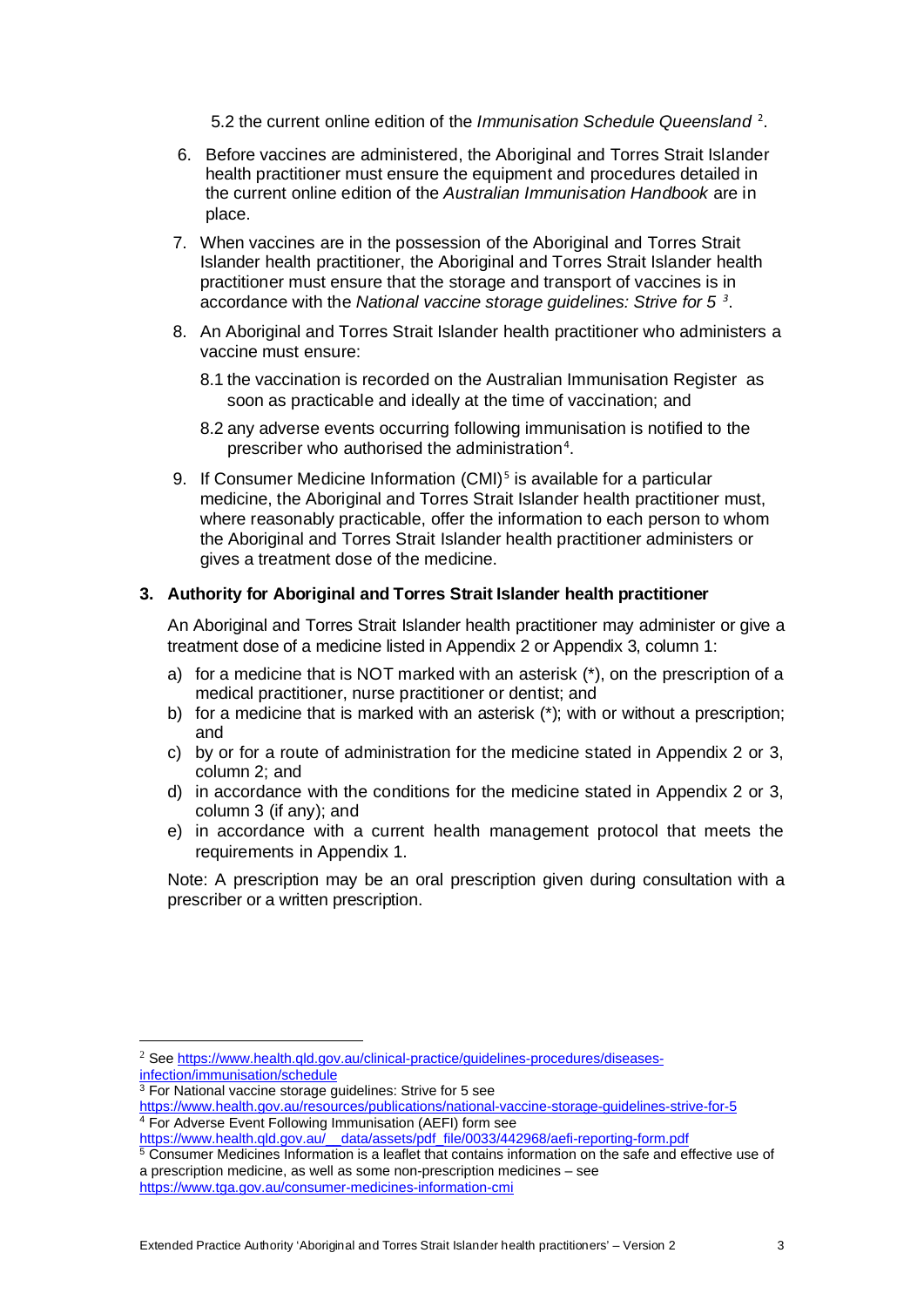### **Appendix 1. Requirements for health management protocols**

- 1. A health management protocol is a document approved and dated by the chief executive of a Hospital and Health Service or the Chief Executive Officer of a non-Queensland Health which details the clinical use of medicines that may be administered or given as a treatment dose under this EPA for patients of the Aboriginal and Torres Strait Islander health practitioner.
- 2. A health management protocol must have been reviewed and endorsed by an inter-disciplinary health team comprising, at a minimum, a medical practitioner, a registered nurse and a pharmacist, and may include other identified professional personnel (an *inter-disciplinary team*).
- 3. A health management protocol for a medicine listed in Appendix 2 must include the following:
	- a) The procedures for clinical assessment, management, and follow up of patients, including the recommended medicine for the relevant clinical problem.
	- b) For each medicine in the health management protocol:
		- i. a clinical indication or time when medical referral/consultation must occur for that condition:
		- ii. the name, form and strength of the medicine and the condition/situation for which it is intended and any contraindications to the use of the medicine:
		- iii. the recommended dose of the medicine, the frequency of administration (including rate where applicable) and the route of administration of the medicine;
		- iv. for a medicine to be administered, the maximum dose of a medicine that may be administered or duration of administration without a prescription from an authorised prescriber;
		- v. for a medicine to be given as a treatment dose without a prescription, the maximum quantity of a medicine that may be given;
		- vi. the type of equipment and management procedures required for management of an emergency associated with the use of the medicine;
		- vii. when to refer to a higher level of care for intervention or follow-up.
- 4. A health management protocol for giving a treatment dose of a medicine in Appendix 3 must include the process for clinical assessment, management, and follow up.
- 5. A clinical guideline developed by another entity's inter-disciplinary team, such as the *Primary Clinical Care Manual (PCCM)[6](#page-3-0),* may be approved as a health management protocol if it is endorsed by an inter-disciplinary team.
- 6. A health management protocol is *current* when it has been approved by the chief executive of a Hospital and Health Service or the Chief Executive Officer of a non-Queensland Health employing organisation within two (2) years of the day an Aboriginal and Torres Strait Islander health practitioner acts in accordance with the health management protocol unless the current on-line edition of the PCCM has been endorsed and approved as the health management protocol for the service.
- 7. If the PCCM is adopted as the health management protocol, the health management protocol is *current* when it has been approved by the chief executive of a Hospital and Health Service or the Chief Executive Officer of a non-Queensland Health employing organisation within three (3) years of the day an Aboriginal and Torres Strait Islander health practitioner acts in accordance with the health management protocol.

<span id="page-3-0"></span><sup>&</sup>lt;sup>6</sup> Primary Care Clinical Manual available at **https://www.publications.qld.gov.au/dataset/primary-clinical-care-manual-**[10th-edition/resource/9ee849ab-ba4a-49d8-a582-dfa30f1d8a96](https://www.publications.qld.gov.au/dataset/primary-clinical-care-manual-10th-edition/resource/9ee849ab-ba4a-49d8-a582-dfa30f1d8a96)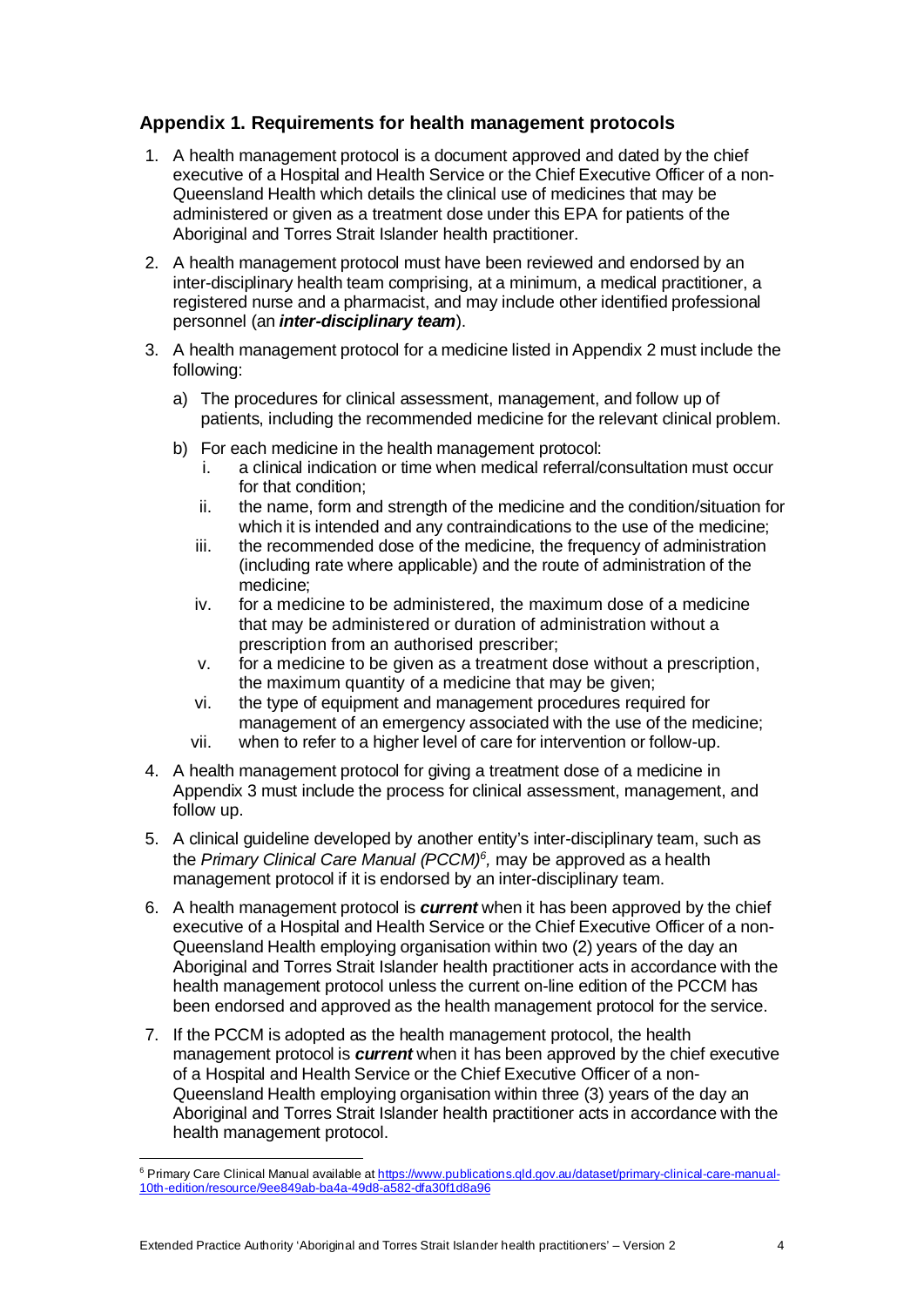## **Appendix 2. Acute care medicines**

**Note 1.** Administration or giving a treatment dose of these medicines must **only** occur on the prescription of a medical practitioner, nurse practitioner or dentist except for the medicines that are marked with an asterisk (\*).

**Note 2.** For a medicine that is a prepacked liquid, cream, ointment or aerosol that is being given on a prescription—the quantity supplied must be sufficient to provide treatment for the prescribed duration, to the nearest whole manufacturer's pack.

| Schedule 8 Medicines: Opiold Analgesics - Acute pain management |                                              |                                                |  |  |
|-----------------------------------------------------------------|----------------------------------------------|------------------------------------------------|--|--|
| <b>Scheduled substance</b>                                      | <b>Approved route</b><br>of administration   | <b>Restrictions/Conditions</b>                 |  |  |
| Morphine hydrochloride                                          | Intramuscular<br>Subcutaneous                | Adult only.<br>May not be given as a treatment |  |  |
| Morphine sulfate<br>pentahydrate                                | Intramuscular<br>Subcutaneous                | dose.                                          |  |  |
| Fentanyl                                                        | Intramuscular<br>Intravenous<br>Subcutaneous |                                                |  |  |
| Oxycodone                                                       | Oral                                         |                                                |  |  |

## **Schedule 8 Medicines: Opioid Analgesics - Acute pain management**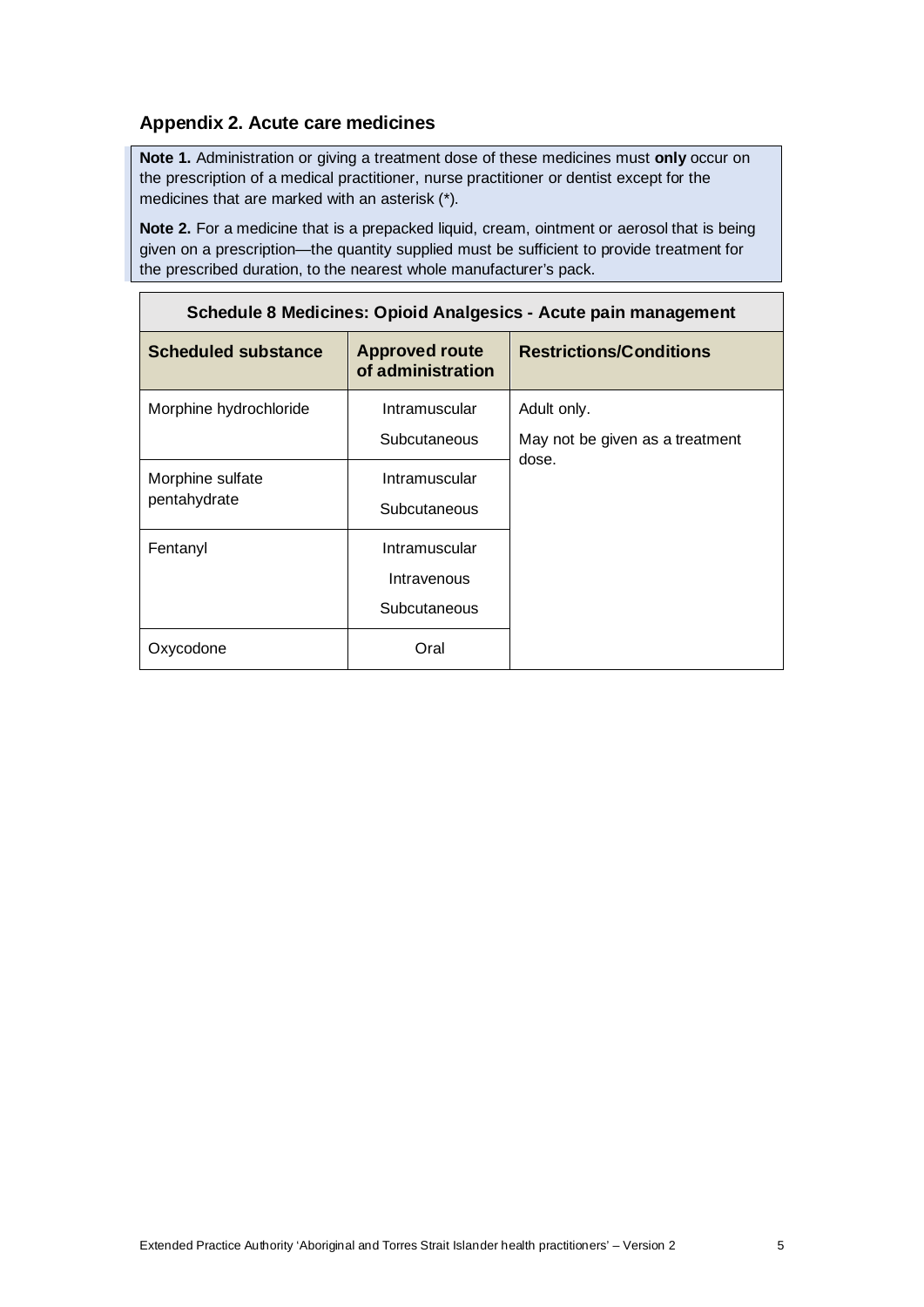| <b>Analgesics and Antipyretics</b> |                                            |                                                                                                              |  |
|------------------------------------|--------------------------------------------|--------------------------------------------------------------------------------------------------------------|--|
| <b>Scheduled substance</b>         | <b>Approved route</b><br>of administration | <b>Restrictions/Conditions</b>                                                                               |  |
| Aspirin*                           | Oral                                       | Adult only.<br>When giving a treatment dose, may<br>only give the smallest available<br>manufacturer's pack. |  |
| Ibuprofen*                         | Oral                                       | When giving a treatment dose, may<br>only give the smallest available<br>manufacturer's pack.                |  |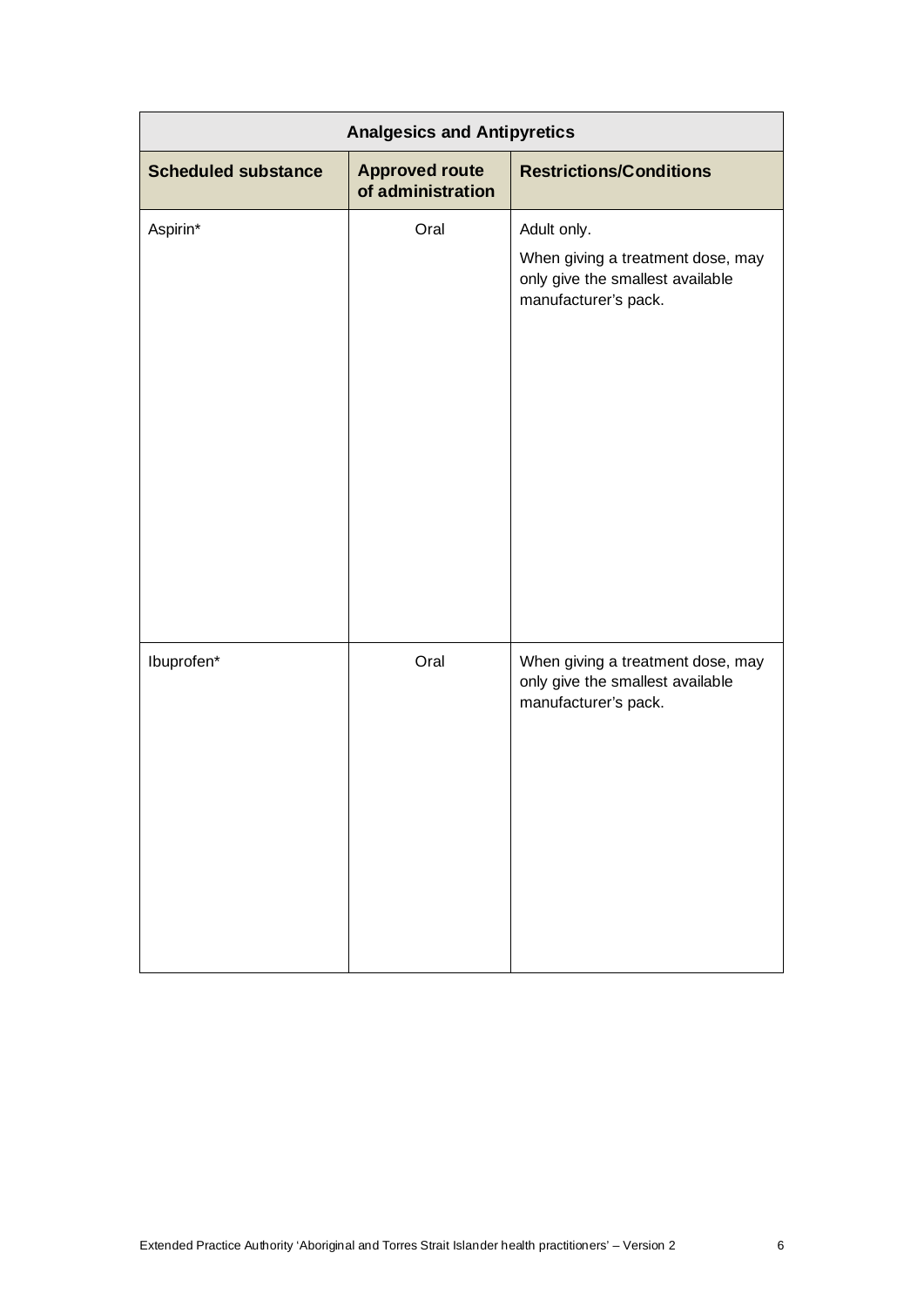| <b>Analgesics and Antipyretics</b> |                                            |                                                                                                                                                                                                                        |  |
|------------------------------------|--------------------------------------------|------------------------------------------------------------------------------------------------------------------------------------------------------------------------------------------------------------------------|--|
| <b>Scheduled substance</b>         | <b>Approved route</b><br>of administration | <b>Restrictions/Conditions</b>                                                                                                                                                                                         |  |
| Ketorolac trometamol               | Intramuscular                              | Adult only. Single dose up to 30 mg.                                                                                                                                                                                   |  |
| Methoxyflurane                     | Inhalation                                 | Adult and child 6 years or older: 3<br>mL may be repeated after 20<br>minutes to a maximum of 6 mL<br>Patient must self-administer.                                                                                    |  |
| Nitrous oxide 50% / oxygen<br>50%  | Inhalation                                 | Patient must self-administer.                                                                                                                                                                                          |  |
| Paracetamol*                       | Oral<br>Rectal                             | For rectal route, may administer a<br>single dose then must contact<br>medical practitioner or nurse<br>practitioner.<br>When giving a treatment dose, may<br>only give the smallest available<br>manufacturer's pack. |  |

| Antibiotics and other Anti-infective agents (Oral) |                                     |                                |  |
|----------------------------------------------------|-------------------------------------|--------------------------------|--|
| <b>Scheduled substance</b>                         | Approved route of<br>administration | <b>Restrictions/Conditions</b> |  |
| Amoxicillin                                        | Oral                                |                                |  |
| Amoxicillin/clavulanic acid                        | Oral                                |                                |  |
| Azithromycin                                       | Oral                                |                                |  |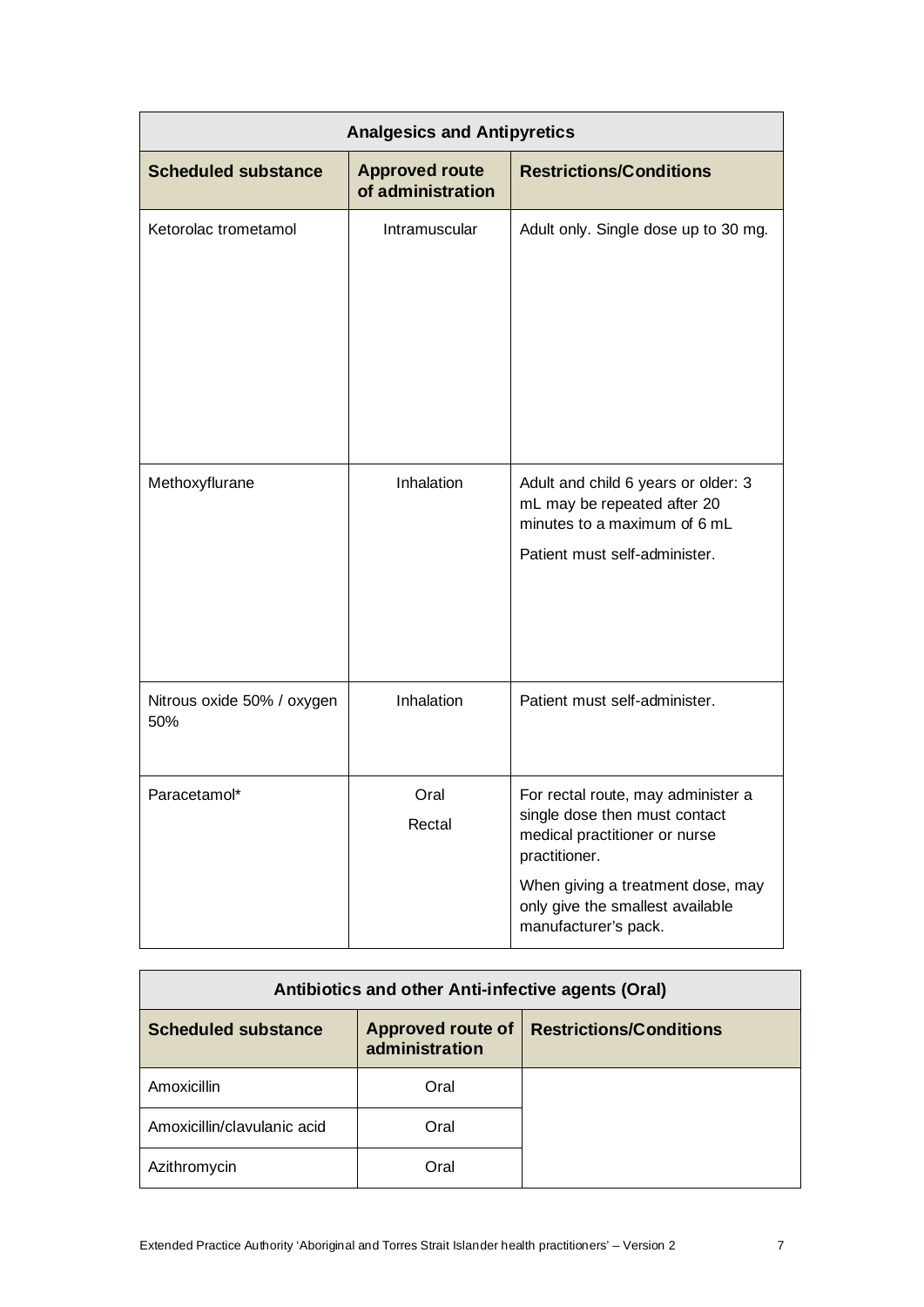| Antibiotics and other Anti-infective agents (Oral) |                                            |                                                                                    |  |
|----------------------------------------------------|--------------------------------------------|------------------------------------------------------------------------------------|--|
| <b>Scheduled substance</b>                         | <b>Approved route of</b><br>administration | <b>Restrictions/Conditions</b>                                                     |  |
| Cefaclor                                           | Oral                                       | Child only.                                                                        |  |
| Cefuroxime                                         | Oral                                       | Adult only.                                                                        |  |
| Cefalexin                                          | Oral                                       |                                                                                    |  |
| Ciprofloxacin                                      | Oral                                       |                                                                                    |  |
| Clindamycin                                        | Oral                                       |                                                                                    |  |
| <b>Dicloxacillin</b>                               | Oral                                       |                                                                                    |  |
| Doxycycline                                        | Oral                                       |                                                                                    |  |
| Erythromycin                                       | Oral                                       |                                                                                    |  |
| Flucloxacillin                                     | Oral                                       |                                                                                    |  |
| Ivermectin                                         | Oral                                       | Prescription may only be given by a<br>Specialist Infectious Diseases<br>Physician |  |
| Metronidazole                                      | Oral                                       |                                                                                    |  |
| Nitrofurantoin                                     | Oral                                       |                                                                                    |  |
| Phenoxymethylpenicillin                            | Oral                                       |                                                                                    |  |
| Roxithromycin                                      | Oral                                       |                                                                                    |  |
| Tinidazole                                         | Oral                                       |                                                                                    |  |
| Trimethoprim                                       | Oral                                       |                                                                                    |  |
| Trimethoprim/<br>sulfamethoxazole                  | Oral                                       |                                                                                    |  |
| Valaciclovir                                       | Oral                                       |                                                                                    |  |

| <b>Antibiotics (Parenteral)</b>                                                                            |                              |  |  |
|------------------------------------------------------------------------------------------------------------|------------------------------|--|--|
| <b>Scheduled substance</b><br><b>Approved route</b><br><b>Restrictions/Conditions</b><br>of administration |                              |  |  |
| Amoxicillin                                                                                                | Intramuscular<br>Intravenous |  |  |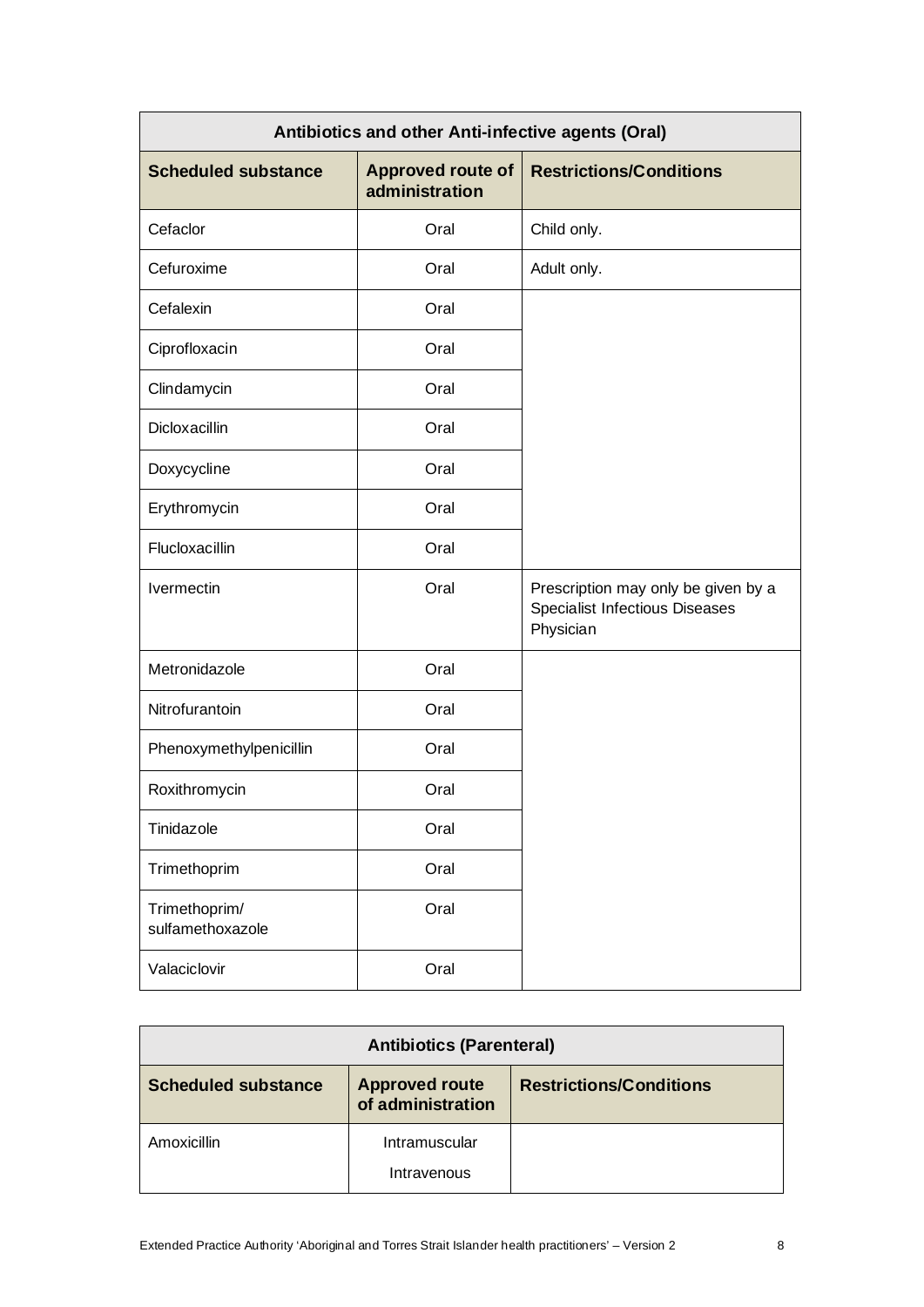| <b>Antibiotics (Parenteral)</b>                    |                                              |                                                                                                         |  |  |
|----------------------------------------------------|----------------------------------------------|---------------------------------------------------------------------------------------------------------|--|--|
| <b>Scheduled substance</b>                         | <b>Approved route</b><br>of administration   | <b>Restrictions/Conditions</b>                                                                          |  |  |
| Ampicillin                                         | Intramuscular                                |                                                                                                         |  |  |
|                                                    | Intravenous                                  |                                                                                                         |  |  |
| Benzathine penicillin<br>(Bicillin L-A)            | Intramuscular                                |                                                                                                         |  |  |
| Benzylpenicillin                                   | Intramuscular<br>Intravenous                 |                                                                                                         |  |  |
| Cefotaxime                                         | Intramuscular<br>Intravenous<br>Intraosseous | Maximum 2 g.                                                                                            |  |  |
| Ceftriaxone                                        | Intramuscular<br>Intravenous<br>Intraosseous | Intramuscular to be given<br>reconstituted with 1% Lidocaine<br>(lignocaine) injection.<br>Maximum 2 g. |  |  |
| Cefazolin                                          | Intravenous<br>Intraosseous                  |                                                                                                         |  |  |
| Flucloxacillin                                     | Intramuscular<br>Intravenous<br>Intraosseous |                                                                                                         |  |  |
| Gentamicin                                         | Intramuscular<br>Intravenous<br>Intraosseous |                                                                                                         |  |  |
| Lincomycin                                         | Intramuscular<br>Intravenous                 |                                                                                                         |  |  |
| Procaine benzylpenicillin<br>(procaine penicillin) | Intramuscular                                |                                                                                                         |  |  |
| Teicoplanin                                        | Intramuscular                                |                                                                                                         |  |  |
| Vancomycin                                         | Intravenous                                  |                                                                                                         |  |  |
|                                                    | Intraosseous                                 |                                                                                                         |  |  |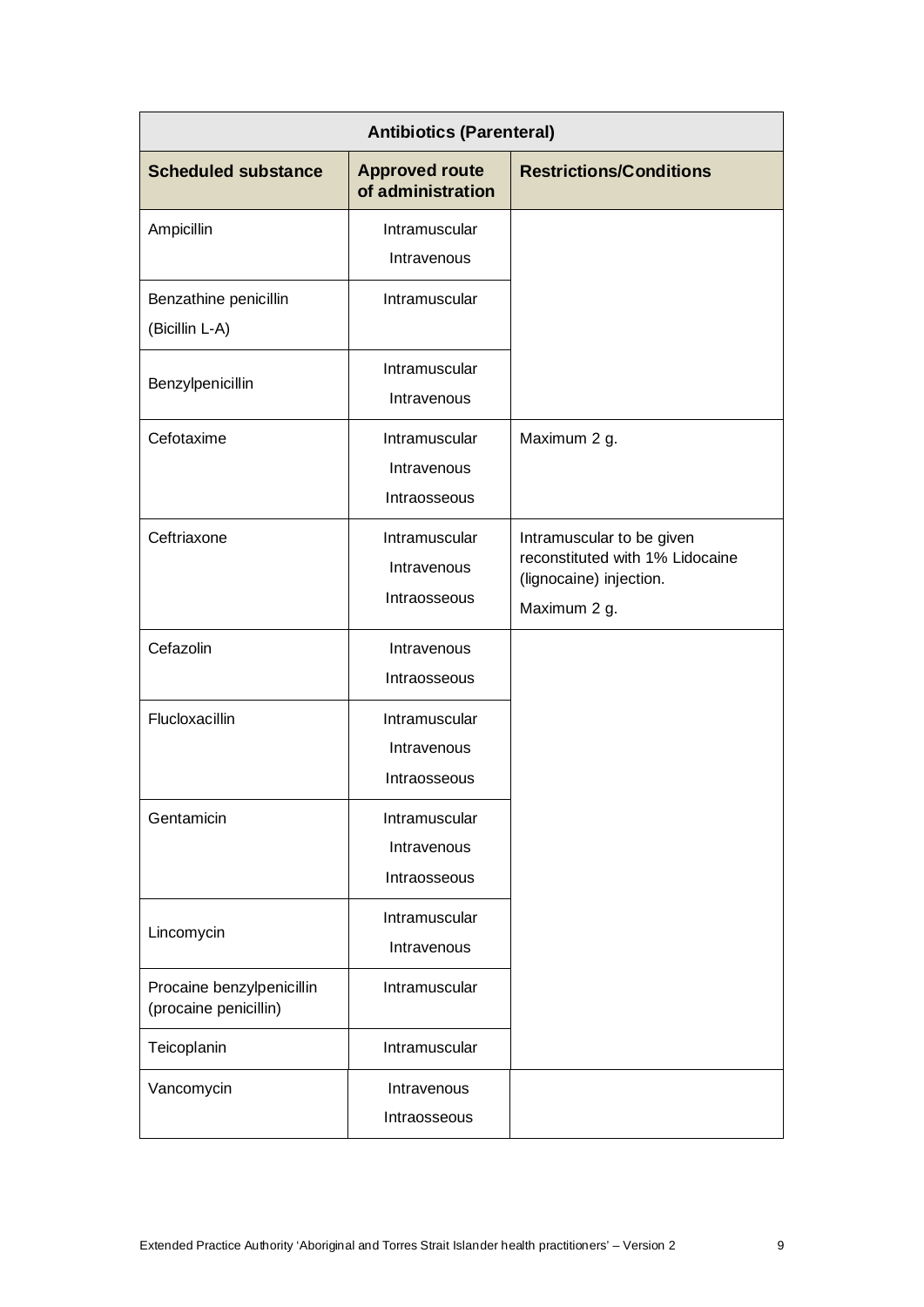| <b>Antibiotic Adjuncts</b> |                                            |                                |  |
|----------------------------|--------------------------------------------|--------------------------------|--|
| <b>Scheduled substance</b> | <b>Approved route</b><br>of administration | <b>Restrictions/Conditions</b> |  |
| Dexamethasone              | Intravenous                                |                                |  |
| Probenecid                 | Oral                                       |                                |  |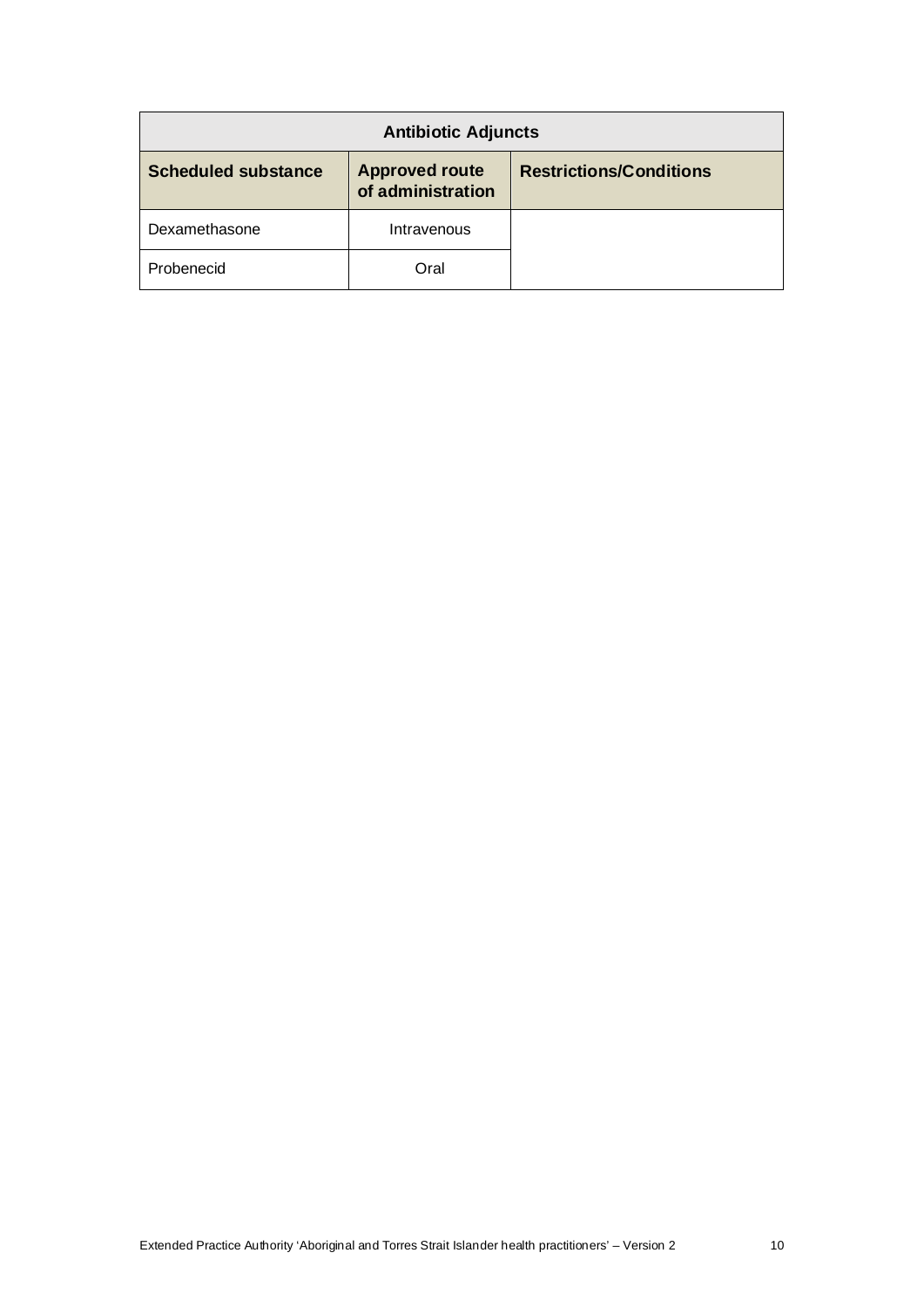| <b>Antibiotics and other Anti-infectives (Topical)</b>                                      |                                            |                                                                                                                                                     |  |
|---------------------------------------------------------------------------------------------|--------------------------------------------|-----------------------------------------------------------------------------------------------------------------------------------------------------|--|
| <b>Scheduled substance</b>                                                                  | <b>Approved route</b><br>of administration | <b>Restrictions/Conditions</b>                                                                                                                      |  |
| Chloramphenicol<br>(eye drops/eye ointment)                                                 | Topical to eye                             |                                                                                                                                                     |  |
| Ciprofloxacin (ear drops)                                                                   | Otic                                       | Must provide directions to the<br>patient to self-administer the<br>medicine for a maximum of 9 days.<br>For use in patients over one month<br>old. |  |
| Clindamycin 2%                                                                              | Intravaginal                               | Must provide directions to the<br>patient to self-administer the<br>medicine for a maximum of 7 days.                                               |  |
| Clotrimazole*                                                                               | <b>Topical</b>                             | When giving a treatment dose, may<br>only give the smallest available<br>manufacturer's pack.                                                       |  |
| Clotrimazole                                                                                | Intravaginal                               | Must provide directions to the<br>patient to self-administer the<br>medicine for a maximum of 7 days.                                               |  |
| Dexamethasone 0.5 mg /<br>framycetin sulfate 5 mg /<br>gramicidin 0.05 mg/mL<br>(ear drops) | Otic                                       |                                                                                                                                                     |  |
| Flumetasone pivalate<br>0.02%/ clioquinol 1% (ear<br>drops)                                 | Otic                                       |                                                                                                                                                     |  |
| Ketoconazole shampoo*                                                                       | <b>Topical</b>                             | When giving a treatment dose, may<br>only give the smallest available<br>manufacturer's pack.                                                       |  |
| Miconazole*                                                                                 | <b>Topical</b>                             | For tinea, cutaneous candidiasis and<br>oral thrush only.                                                                                           |  |
|                                                                                             |                                            | When giving a treatment dose, may<br>only give the smallest available<br>manufacturer's pack.                                                       |  |
| Miconazole                                                                                  | Intravaginal                               | Administer one dose and supply one<br>full course.                                                                                                  |  |
| Mupirocin (cream)                                                                           | <b>Topical</b>                             | Administer one dose and supply one<br>full course.                                                                                                  |  |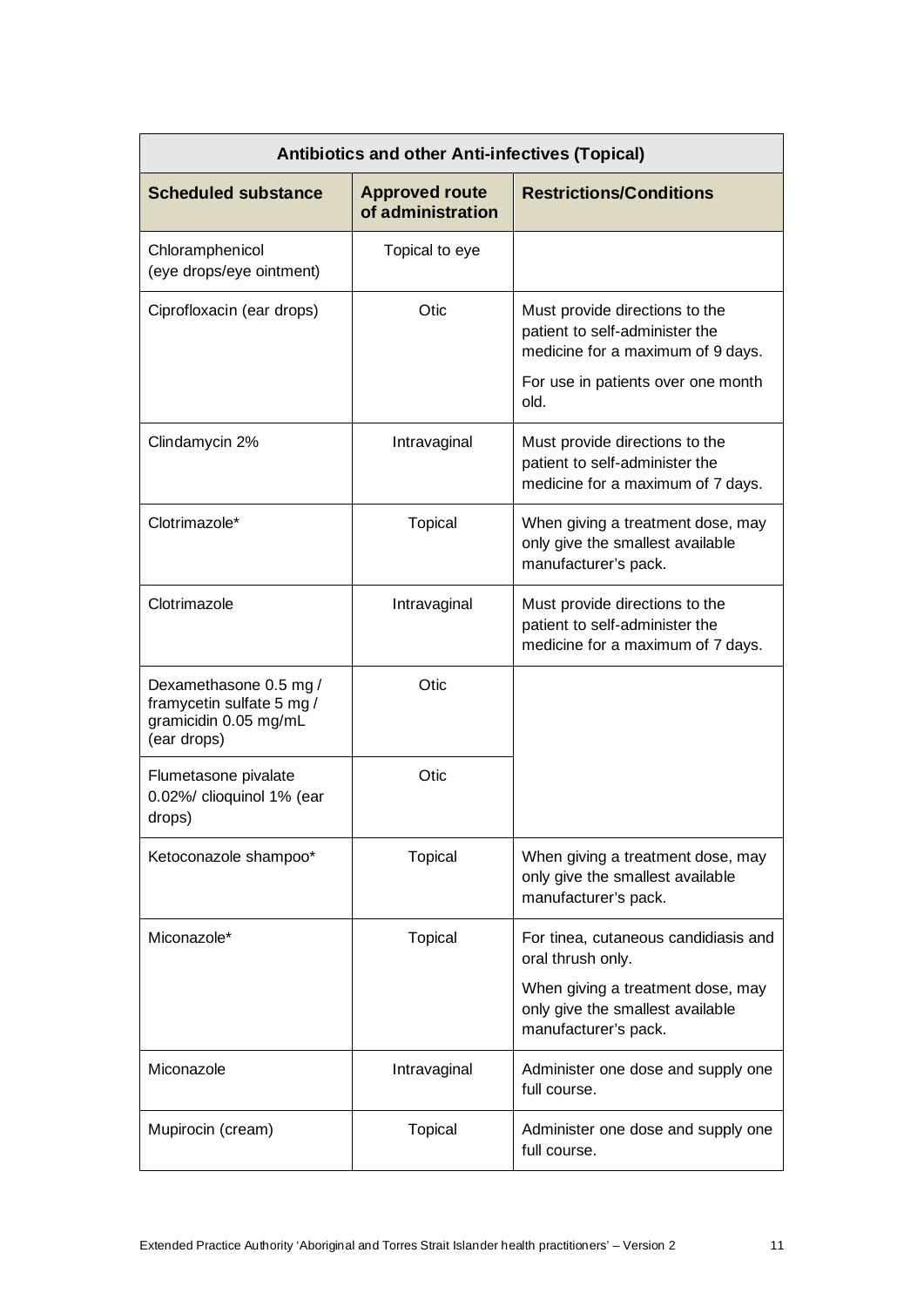| <b>Antibiotics and other Anti-infectives (Topical)</b> |                                            |                                                                                                                               |  |
|--------------------------------------------------------|--------------------------------------------|-------------------------------------------------------------------------------------------------------------------------------|--|
| <b>Scheduled substance</b>                             | <b>Approved route</b><br>of administration | <b>Restrictions/Conditions</b>                                                                                                |  |
| Nystatin* (oral drops for<br>topical use)              | Topical                                    | When giving a treatment dose, may<br>only give the smallest available<br>manufacturer's pack.                                 |  |
| Podophyllotoxin                                        | Topical                                    | When giving a treatment dose, may<br>give a maximum of 6 weeks supply.                                                        |  |
| Silver sulfadiazine 1%<br>(cream)                      | Topical                                    |                                                                                                                               |  |
| Triamcinolone compound<br>(ointment)                   | Otic.                                      |                                                                                                                               |  |
| Terbinafine*                                           | Topical                                    | For tinea and ringworm only.<br>When giving a treatment dose, may<br>only give the smallest available<br>manufacturer's pack. |  |

| Antidotes, Adrenaline and other Reversal Agents<br>(Agents to treat adverse effects) |                                            |                                                                                                  |  |
|--------------------------------------------------------------------------------------|--------------------------------------------|--------------------------------------------------------------------------------------------------|--|
| <b>Scheduled substance</b>                                                           | <b>Approved route</b><br>of administration | <b>Restrictions/Conditions</b>                                                                   |  |
| Adrenaline (epinephrine)*                                                            | Intramuscular                              | Administer up to two doses then<br>must contact a medical practitioner<br>or nurse practitioner. |  |
| Benzatropine                                                                         | Intramuscular<br>Oral                      |                                                                                                  |  |
| Flumazenil                                                                           | Intravenous                                |                                                                                                  |  |
| Glucagon*                                                                            | Intramuscular<br>Subcutaneous              | Administer one dose then must<br>contact a medical practitioner or<br>nurse practitioner.        |  |
| Hydrocortisone                                                                       | Intramuscular<br>Intravenous               |                                                                                                  |  |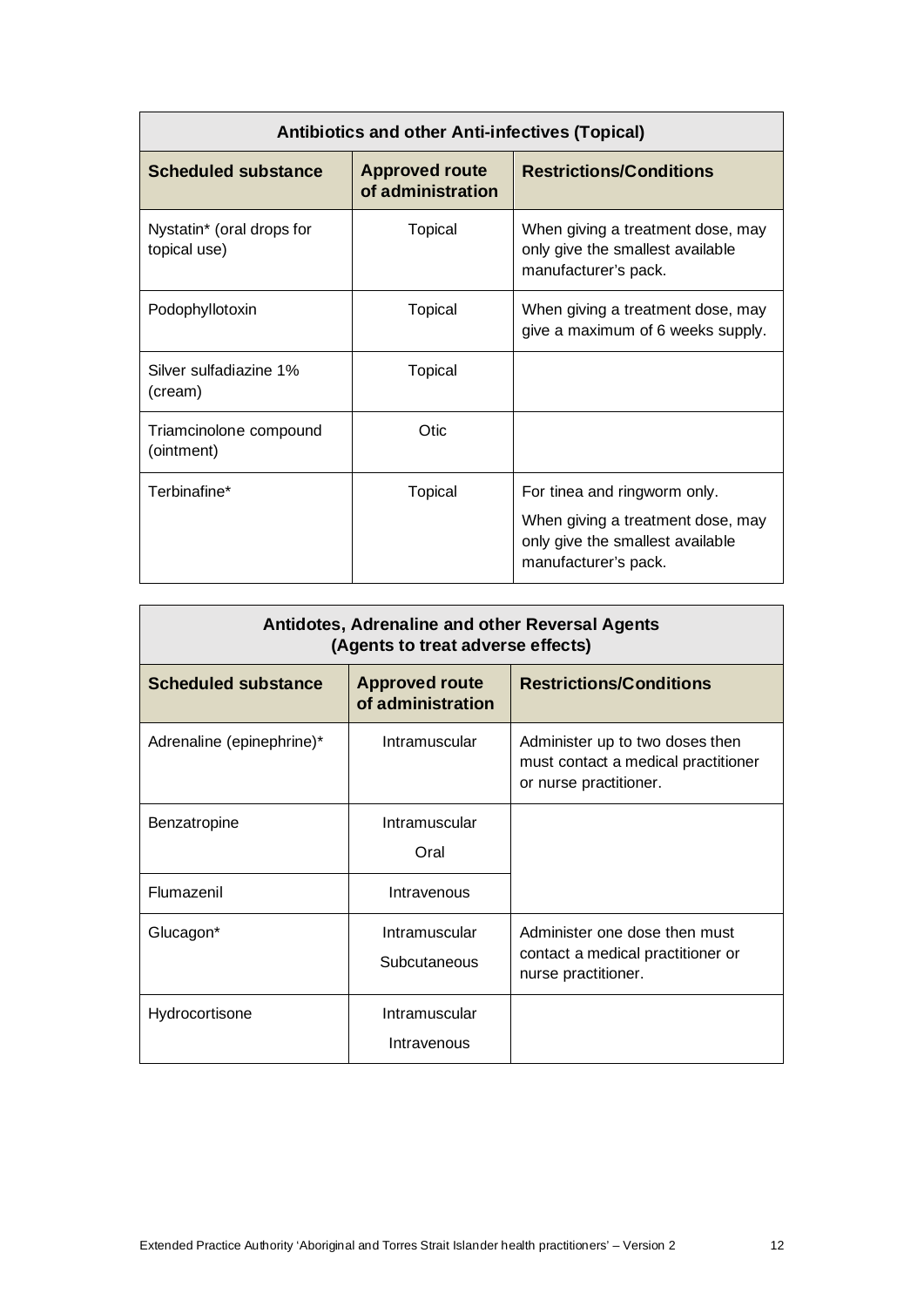| Antidotes, Adrenaline and other Reversal Agents<br>(Agents to treat adverse effects) |                                              |                                                                                                                                                                                                            |
|--------------------------------------------------------------------------------------|----------------------------------------------|------------------------------------------------------------------------------------------------------------------------------------------------------------------------------------------------------------|
| <b>Scheduled substance</b>                                                           | <b>Approved route</b><br>of administration   | <b>Restrictions/Conditions</b>                                                                                                                                                                             |
| Naloxone*                                                                            | Subcutaneous<br>Intravenous<br>Intramuscular | Administer one dose then must<br>contact a medical practitioner or<br>nurse practitioner.<br>Maximum of 0.4mg<br>If neonatal resuscitation, must<br>contact medical practitioner or nurse<br>practitioner. |

| <b>Antiemetics</b>         |                                            |                                                           |
|----------------------------|--------------------------------------------|-----------------------------------------------------------|
| <b>Scheduled substance</b> | <b>Approved route</b><br>of administration | <b>Restrictions/Conditions</b>                            |
| Metoclopramide             | Intravenous<br>Intramuscular<br>Oral       | Adult Only. Single dose only.<br>Maximum 10mg.            |
| Ondansetron                | Intravenous<br>Oral                        | Children only.<br>Maximum 4 mg intravenous, 8 mg<br>oral. |
| Prochlorperazine           | Oral                                       | Adult Only.                                               |

| <b>Antihistamines</b>      |                                            |                                                                                                                                     |
|----------------------------|--------------------------------------------|-------------------------------------------------------------------------------------------------------------------------------------|
| <b>Scheduled substance</b> | <b>Approved route</b><br>of administration | <b>Restrictions/Conditions</b>                                                                                                      |
| Loratadine*                | Oral                                       | When giving a treatment dose, may<br>only give the smallest available<br>manufacturer's pack.                                       |
| Cetirizine*                | Oral                                       | Adults and children over 12 years.<br>When giving a treatment dose, may<br>only give the smallest available<br>manufacturer's pack. |
| Promethazine               | Oral                                       | Administer one dose then contact a<br>medical practitioner or nurse<br>practitioner.                                                |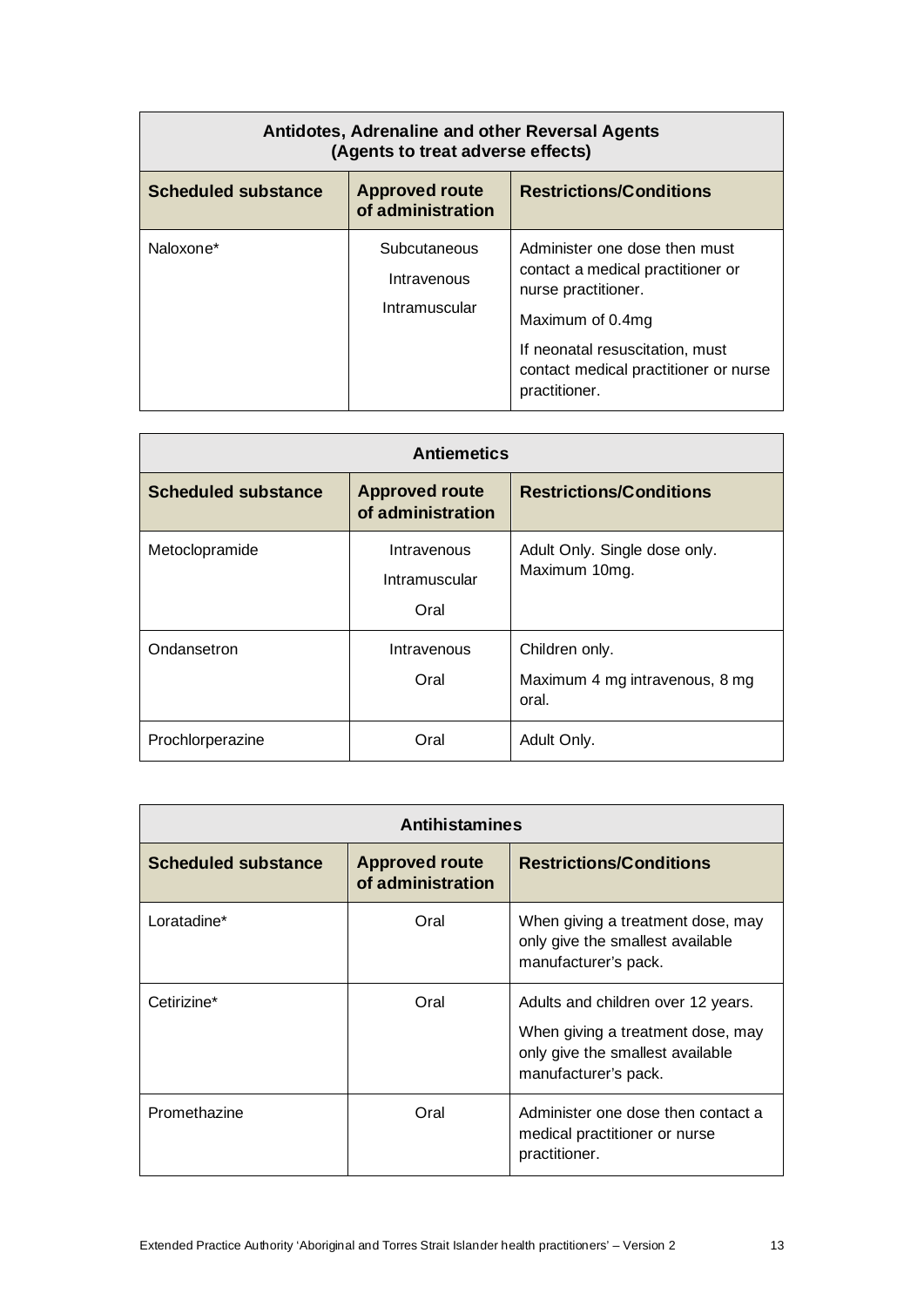| <b>Antihistamines</b>      |                                            |                                |
|----------------------------|--------------------------------------------|--------------------------------|
| <b>Scheduled substance</b> | <b>Approved route</b><br>of administration | <b>Restrictions/Conditions</b> |
| Promethazine               | Intramuscular<br>Intravenous               | Maximum 50 mg as first dose.   |

| <b>Antiparasitic and Anthelminthic Agents</b> |                                            |                                                                       |
|-----------------------------------------------|--------------------------------------------|-----------------------------------------------------------------------|
| <b>Scheduled substance</b>                    | <b>Approved route</b><br>of administration | <b>Restrictions/Conditions</b>                                        |
| Albendazole                                   | Oral                                       |                                                                       |
| Mebendazole*                                  | Oral                                       | When giving a treatment dose, may<br>only give the smallest available |
| Pyrantel*                                     | Oral                                       | manufacturer's pack.                                                  |
| Thiabendazole                                 | Oral                                       |                                                                       |

| <b>Antivenoms</b>                |                                            |                                                                                                        |
|----------------------------------|--------------------------------------------|--------------------------------------------------------------------------------------------------------|
| <b>Scheduled substance</b>       | <b>Approved route</b><br>of administration | <b>Restrictions/Conditions</b>                                                                         |
| Snake polyvalent anti-<br>venom  | Intravenous                                |                                                                                                        |
| Box jellyfish anti-venom*        | Intravenous<br>Intramuscular               | Administer one ampoule<br>(20,000 units) then contact a medical<br>practitioner or nurse practitioner. |
| Funnel web spider anti-<br>venom | Intravenous                                |                                                                                                        |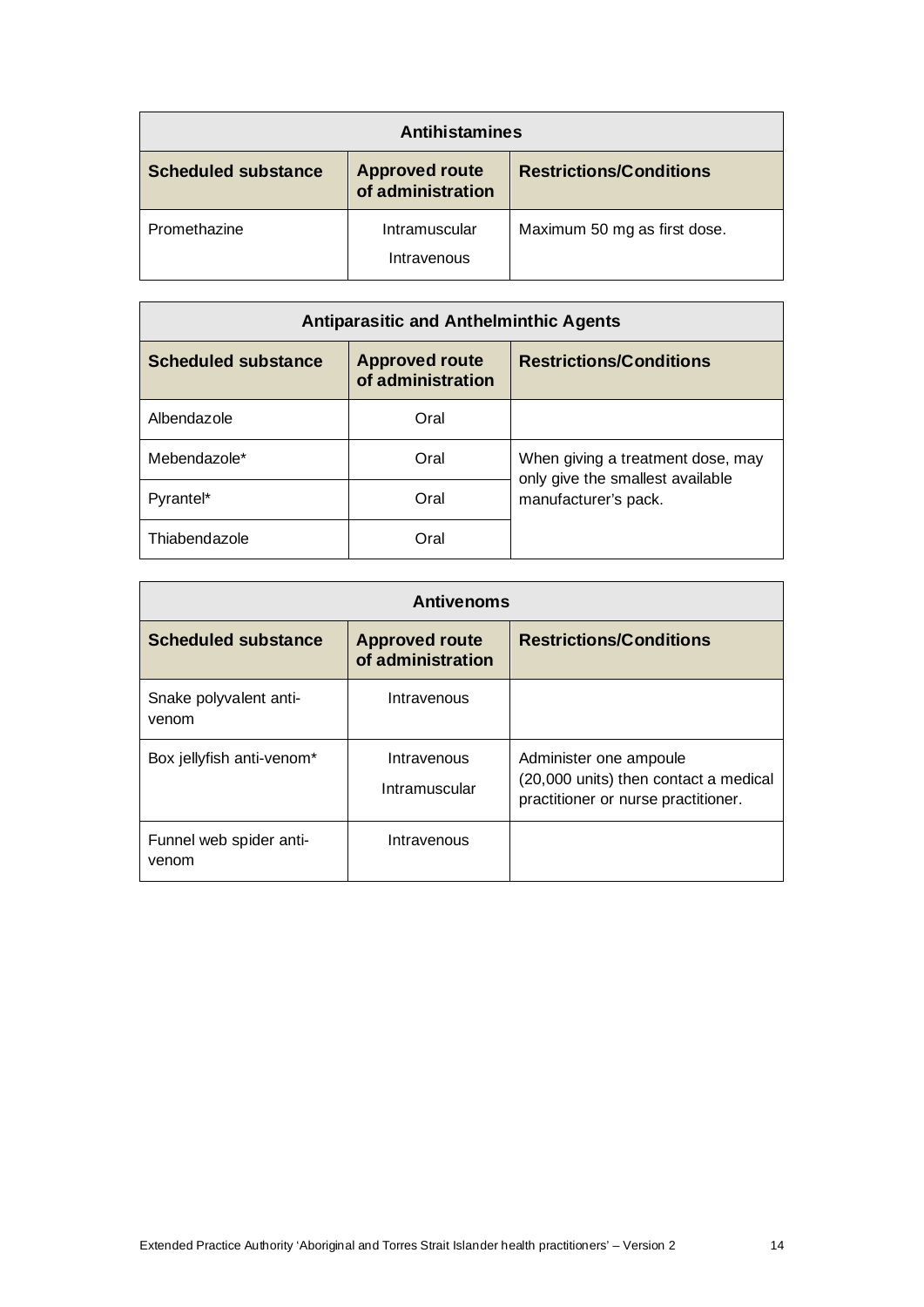| <b>Cardiovascular and Renal Medicines (Acute)</b> |                                            |                                                                                      |
|---------------------------------------------------|--------------------------------------------|--------------------------------------------------------------------------------------|
| <b>Scheduled substance</b>                        | <b>Approved route</b><br>of administration | <b>Restrictions/Conditions</b>                                                       |
| Aspirin*                                          | Oral                                       |                                                                                      |
| Furosemide (frusemide)                            | Intramuscular<br>Intravenous<br>Oral       |                                                                                      |
| Glyceryl trinitrate (patches)                     | Transdermal                                |                                                                                      |
| Glyceryl trinitrate*                              | Sublingual                                 | Administer for chest pain, acute<br>hypertensive crisis or acute<br>pulmonary oedema |
| Nifedipine                                        | Oral                                       |                                                                                      |

| <b>Local anaesthetic</b>                                |                                                                                  |                                                                 |
|---------------------------------------------------------|----------------------------------------------------------------------------------|-----------------------------------------------------------------|
| <b>Scheduled substance</b>                              | <b>Approved route</b><br>of administration                                       | <b>Restrictions/Conditions</b>                                  |
| Lidocaine (lignocaine) 1%                               | Local infiltration or<br>mixed with<br>Ceftriaxone<br>intramuscular<br>injection |                                                                 |
| Lidocaine (lignocaine) with<br>adrenaline (epinephrine) | Subcutaneous<br><b>Topical</b>                                                   | Subcutaneous - Adults and children<br>older than 12 years only. |
| Lidocaine (lignocaine)<br>lotion 2.5%*                  | Topical                                                                          | For toothache.                                                  |
| Lidocaine (lignocaine) with<br>phenylephrine            | Intranasal                                                                       |                                                                 |
| Oxybuprocaine eye drop<br>$0.4\%$ (minim)               | Topical to eye                                                                   | Single dose minim - never to be<br>given to take home.          |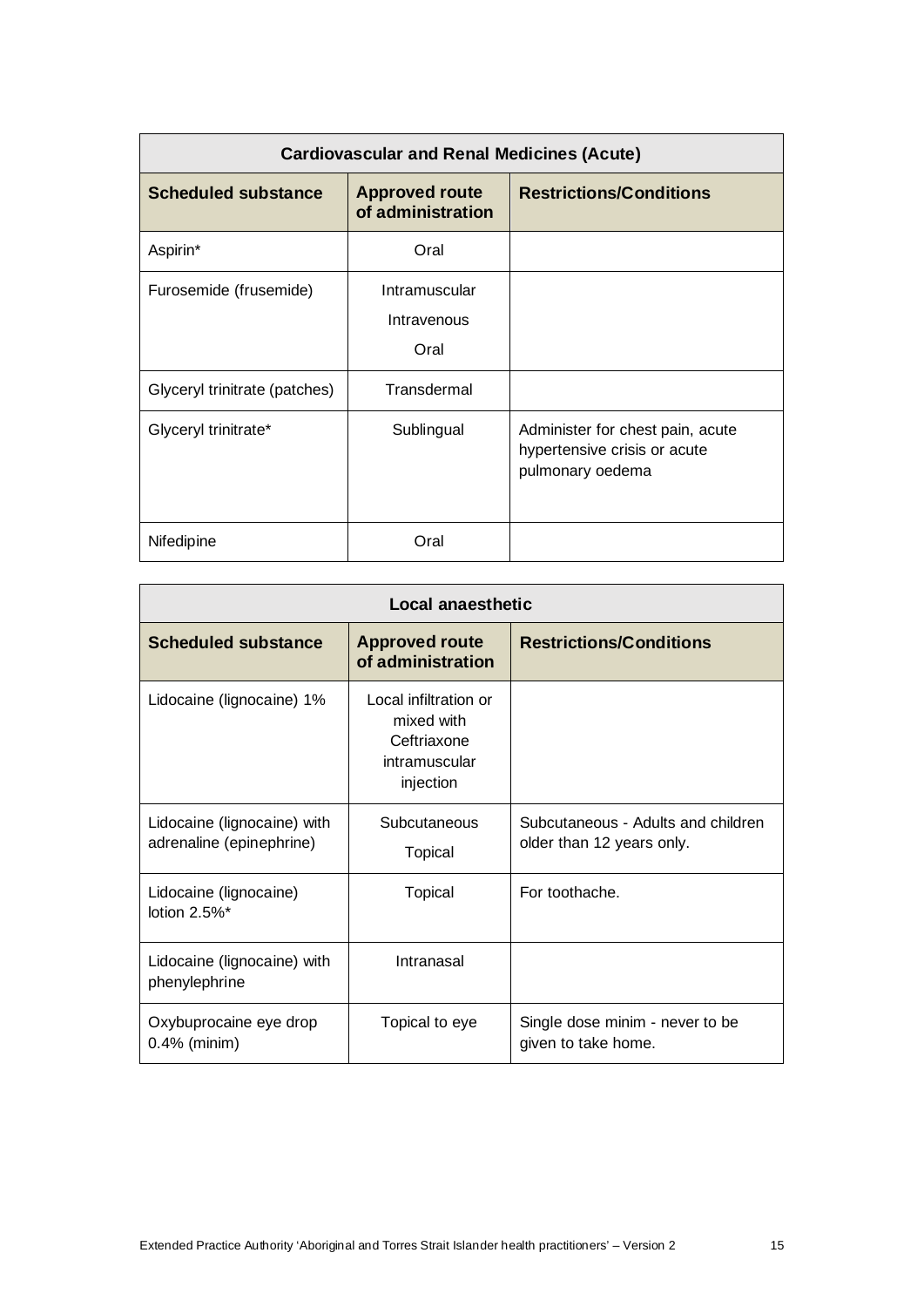| <b>Vitamin and Mineral Supplements</b> |                                            |                                |
|----------------------------------------|--------------------------------------------|--------------------------------|
| <b>Scheduled substance</b>             | <b>Approved route</b><br>of administration | <b>Restrictions/Conditions</b> |
| Folic acid                             | Oral                                       |                                |
| Ferrous fumarate                       | Oral                                       |                                |
| Ferrous sulfate                        | Oral                                       |                                |

| <b>Schedule 8 Medicines: Opioid Analgesics for Obstetric Use</b> |                                            |                                       |
|------------------------------------------------------------------|--------------------------------------------|---------------------------------------|
| <b>Scheduled substance</b>                                       | <b>Approved route</b><br>of administration | <b>Restrictions/Conditions</b>        |
| Morphine hydrochloride                                           | Intramuscular<br>Subcutaneous              | Adult only.<br>To a maximum of 10 mg. |
| Morphine sulfate<br>pentahydrate                                 | Intramuscular<br>Subcutaneous              |                                       |

| <b>Other Agents for Obstetric Use</b> |                                            |                                                               |
|---------------------------------------|--------------------------------------------|---------------------------------------------------------------|
| <b>Scheduled substance</b>            | <b>Approved route</b><br>of administration | <b>Restrictions/Conditions</b>                                |
| Amoxicillin                           | Intravenous<br>Intraosseous                |                                                               |
| Ampicillin                            | Intravenous<br>Intraosseous                |                                                               |
| Benzylpenicillin                      | Intravenous<br>Intramuscular               |                                                               |
| Betamethasone                         | Intramuscular                              |                                                               |
| Ceftriaxone                           | Intravenous<br>Intraosseous                |                                                               |
| Ergometrine                           | Intramuscular                              | 250 micrograms per dose up to a<br>maximum of 500 micrograms. |
| Erythromycin                          | Oral                                       |                                                               |
| Indometacin                           | Rectal                                     |                                                               |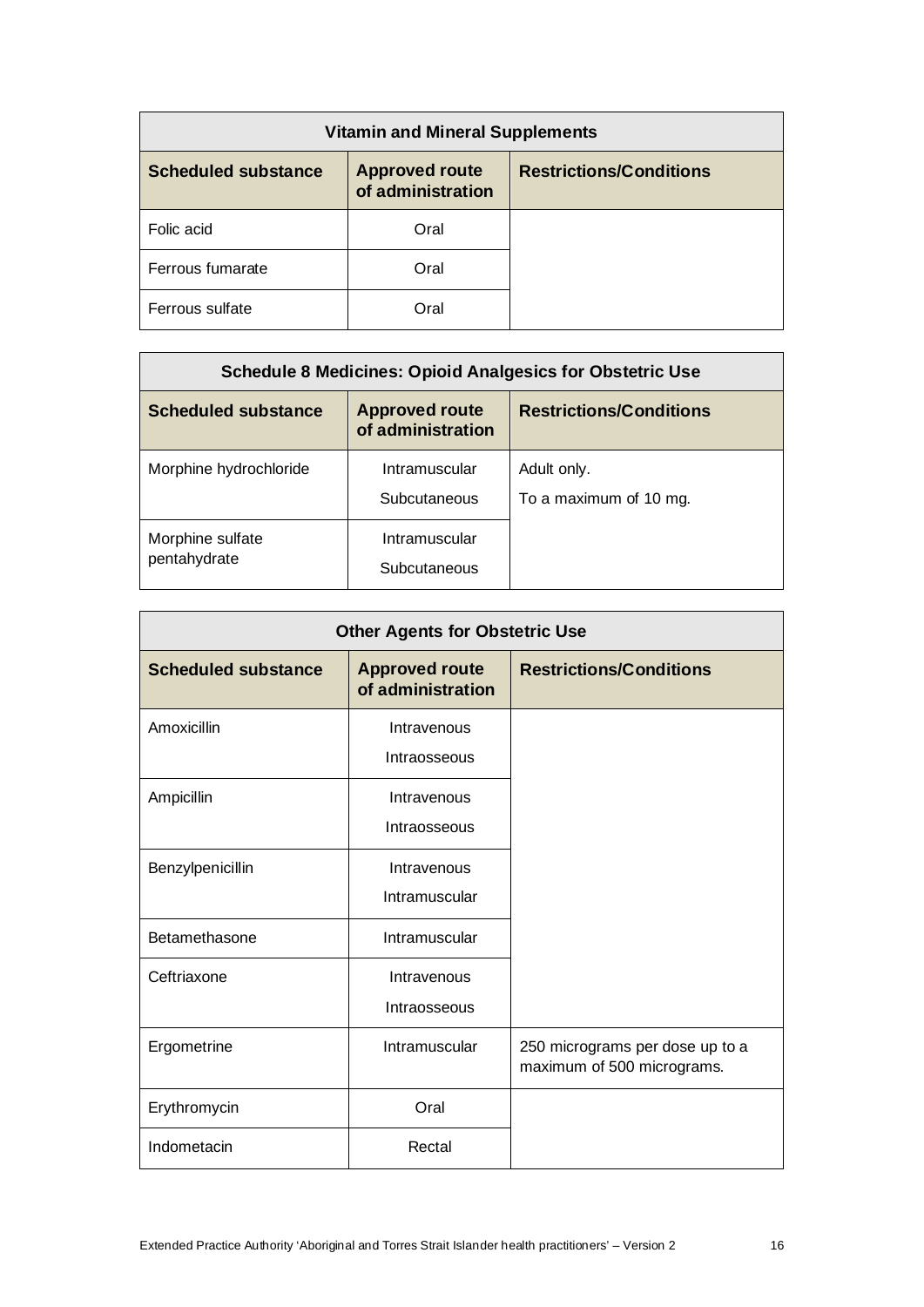| <b>Other Agents for Obstetric Use</b> |                                            |                                |
|---------------------------------------|--------------------------------------------|--------------------------------|
| <b>Scheduled substance</b>            | <b>Approved route</b><br>of administration | <b>Restrictions/Conditions</b> |
| Lincomycin                            | Intravenous<br>Intramuscular               |                                |
| Metoclopramide                        | Intramuscular                              |                                |
| Misoprostol                           | Rectal<br>Sublingual<br><b>Buccal</b>      | Maximum 1000 micrograms.       |
| Nifedipine                            | Oral                                       |                                |
| Nitrous oxide and oxygen              | Inhalation                                 |                                |
| Oxytocin                              | Intramuscular<br>Intravenous               |                                |

## **Oral Contraceptives**

### **Can only be supplied if less than 12 months since the last medical consultation and there is a current prescription**

| <b>Scheduled substance</b>                                      | <b>Approved route</b><br>of administration | <b>Restrictions/Conditions</b>                           |
|-----------------------------------------------------------------|--------------------------------------------|----------------------------------------------------------|
| Ethinylestradiol 35 microgram /<br>cyproterone acetate 2 mg     | Oral                                       |                                                          |
| Ethinylestradiol 30 microgram /<br>desogestrel 150 microgram    | Oral                                       |                                                          |
| Ethinylestradiol 30 microgram /<br>dienogest 2 mg               | Oral                                       |                                                          |
| Ethinylestradiol 20 microgram /<br>drospirenone 3 mg            | Oral                                       | Maximum supply at any one<br>time not to exceed 4 months |
| Ethinylestradiol 30 microgram /<br>drospirenone 3 mg            | Oral                                       |                                                          |
| Ethinylestradiol 30 microgram /<br>gestodene 75 microgram       | Oral                                       |                                                          |
| Ethinylestradiol 20 microgram /<br>levonorgestrel 100 microgram | Oral                                       |                                                          |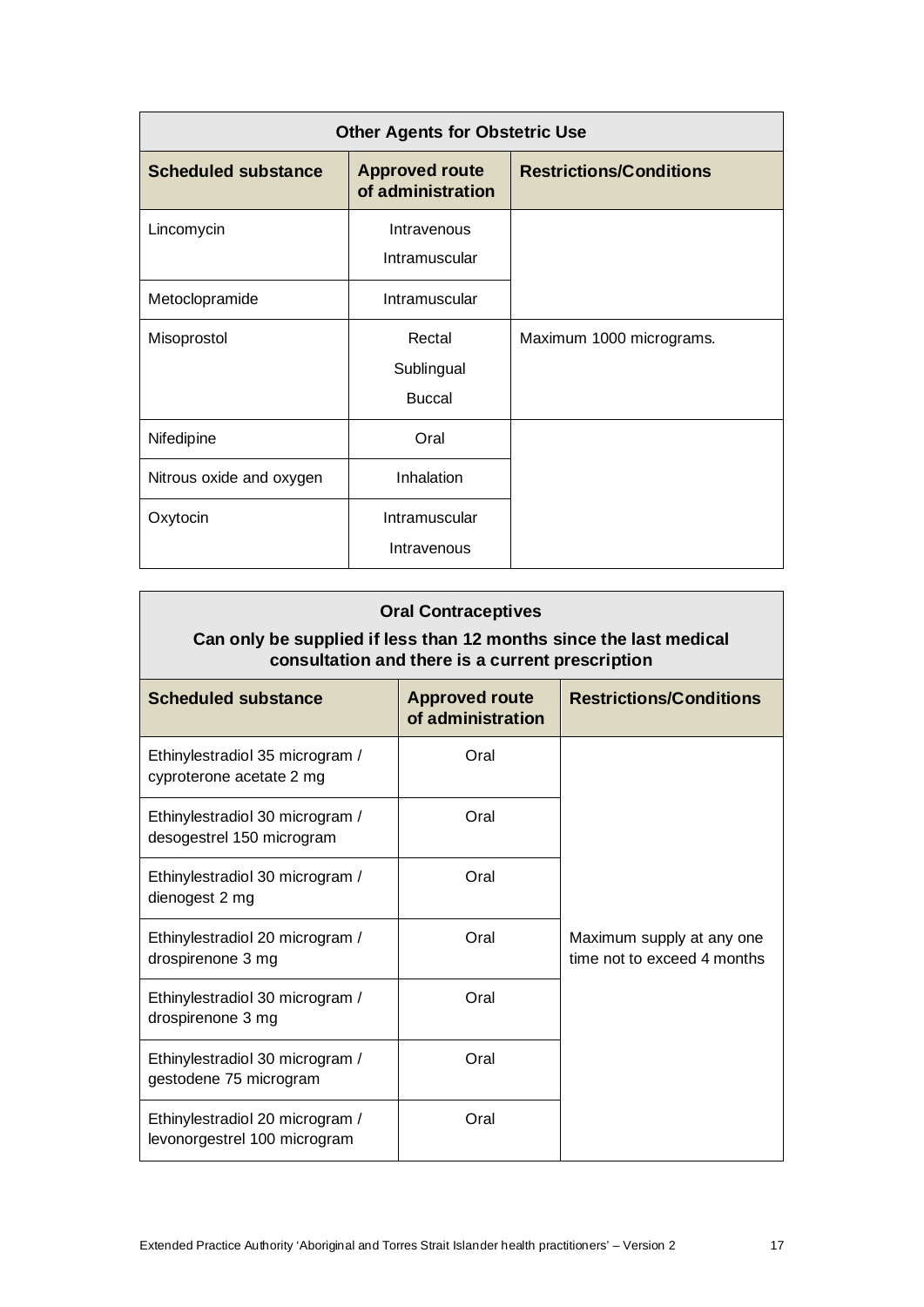| <b>Oral Contraceptives</b><br>Can only be supplied if less than 12 months since the last medical<br>consultation and there is a current prescription |                                            |                                |
|------------------------------------------------------------------------------------------------------------------------------------------------------|--------------------------------------------|--------------------------------|
| <b>Scheduled substance</b>                                                                                                                           | <b>Approved route</b><br>of administration | <b>Restrictions/Conditions</b> |
| Ethinylestradiol 30 microgram /<br>levonorgestrel 50 microgram                                                                                       | Oral                                       |                                |
| Ethinylestradiol 30 microgram /<br>levonorgestrel 125 microgram                                                                                      | Oral                                       |                                |
| Ethinylestradiol 30 microgram /<br>levonorgestrel 150 microgram                                                                                      | Oral                                       |                                |
| Ethinylestradiol 40 microgram /<br>levonorgestrel 75 microgram                                                                                       | Oral                                       |                                |
| Ethinylestradiol 35 microgram/<br>norethisterone 500 microgram                                                                                       | Oral                                       |                                |
| Ethinylestradiol 35 microgram/<br>norethisterone 1 mg                                                                                                | Oral                                       |                                |
| Levonorgestrel 30 microgram                                                                                                                          | Oral                                       |                                |
| Norethisterone 350 microgram                                                                                                                         | Oral                                       |                                |

#### **Injectable Hormonal Contraception**

*Can only be administered if less than 12 months since last medical practitioner or nurse practitioner assessment and there is a current prescription. At and after 12 months, further clinical assessment by a medical practitioner or nurse practitioner is required*

| <b>Scheduled substance</b>     | <b>Approved route</b><br>of administration | <b>Restrictions/Conditions</b>                                        |
|--------------------------------|--------------------------------------------|-----------------------------------------------------------------------|
| Medroxyprogesterone<br>acetate | Intramuscular                              | To be administered once every 12<br>weeks $(+ or - 14 \text{ days}).$ |

| <b>Post-coital Contraception (Emergency Contraception)</b> |                                            |                                |
|------------------------------------------------------------|--------------------------------------------|--------------------------------|
| <b>Scheduled substance</b>                                 | <b>Approved route</b><br>of administration | <b>Restrictions/Conditions</b> |
| Levonorgestrel 1.5 mg                                      | Oral                                       |                                |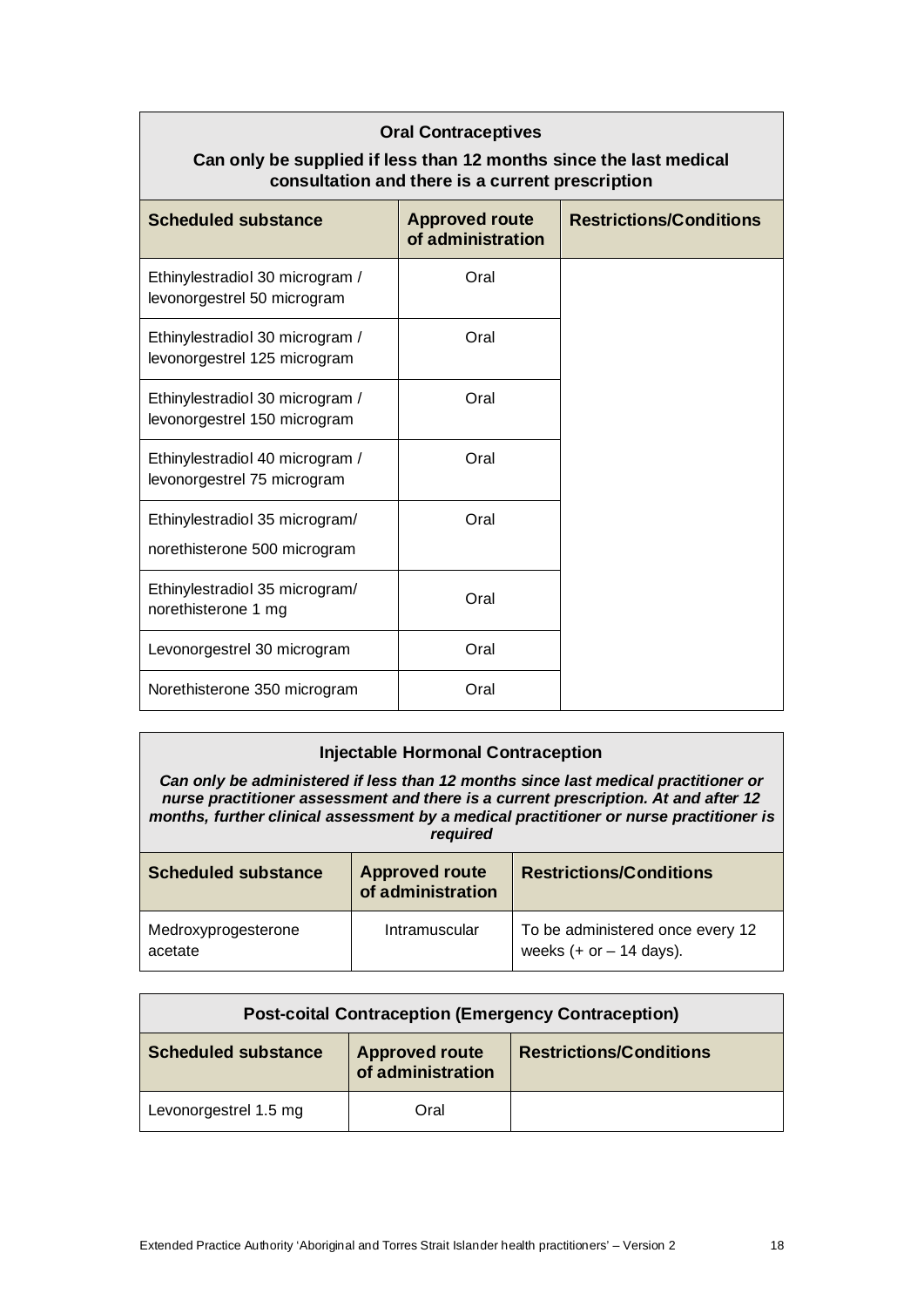| <b>Respiratory Medicines (Acute)</b>                           |                                            |                                                                                          |
|----------------------------------------------------------------|--------------------------------------------|------------------------------------------------------------------------------------------|
| <b>Scheduled substance</b>                                     | <b>Approved route</b><br>of administration | <b>Restrictions/Conditions</b>                                                           |
| Adrenaline (epinephrine)<br>(nebulised solution)               | Inhalation                                 |                                                                                          |
| Budesonide (nebulised<br>solution)                             | Inhalation                                 |                                                                                          |
| Budesonide (intranasal<br>spray)                               | Intranasal                                 | Administer and supply for mild to<br>moderate allergic rhinitis                          |
| Dexamethasone                                                  | Oral                                       |                                                                                          |
| Hydrocortisone sodium<br>succinate                             | Intravenous                                | Maximum stat dose in accordance<br>with the Australian Asthma<br>Handbook <sup>7</sup> . |
| Ipratropium bromide*<br>(nebulised or metered dose<br>inhaler) | Inhalation                                 | Administer one dose then contact<br>medical practitioner or nurse<br>practitioner.       |
| Methylprednisolone sodium<br>succinate                         | Intravenous                                | Maximum stat dose in accordance<br>accordance with the Australian<br>Asthma Handbook.    |
| Prednisolone                                                   | Oral                                       |                                                                                          |
| Salbutamol* (nebulised)                                        | Inhalation                                 | Administer one dose then contact<br>medical practitioner or nurse<br>practitioner.       |
| Salbutamol* (metered dose<br>inhaler)                          | Inhalation                                 | Administer one dose then contact<br>medical practitioner or nurse<br>practitioner.       |

<span id="page-18-0"></span><sup>7</sup> Available a[t https://www.asthmahandbook.org.au/](https://www.asthmahandbook.org.au/)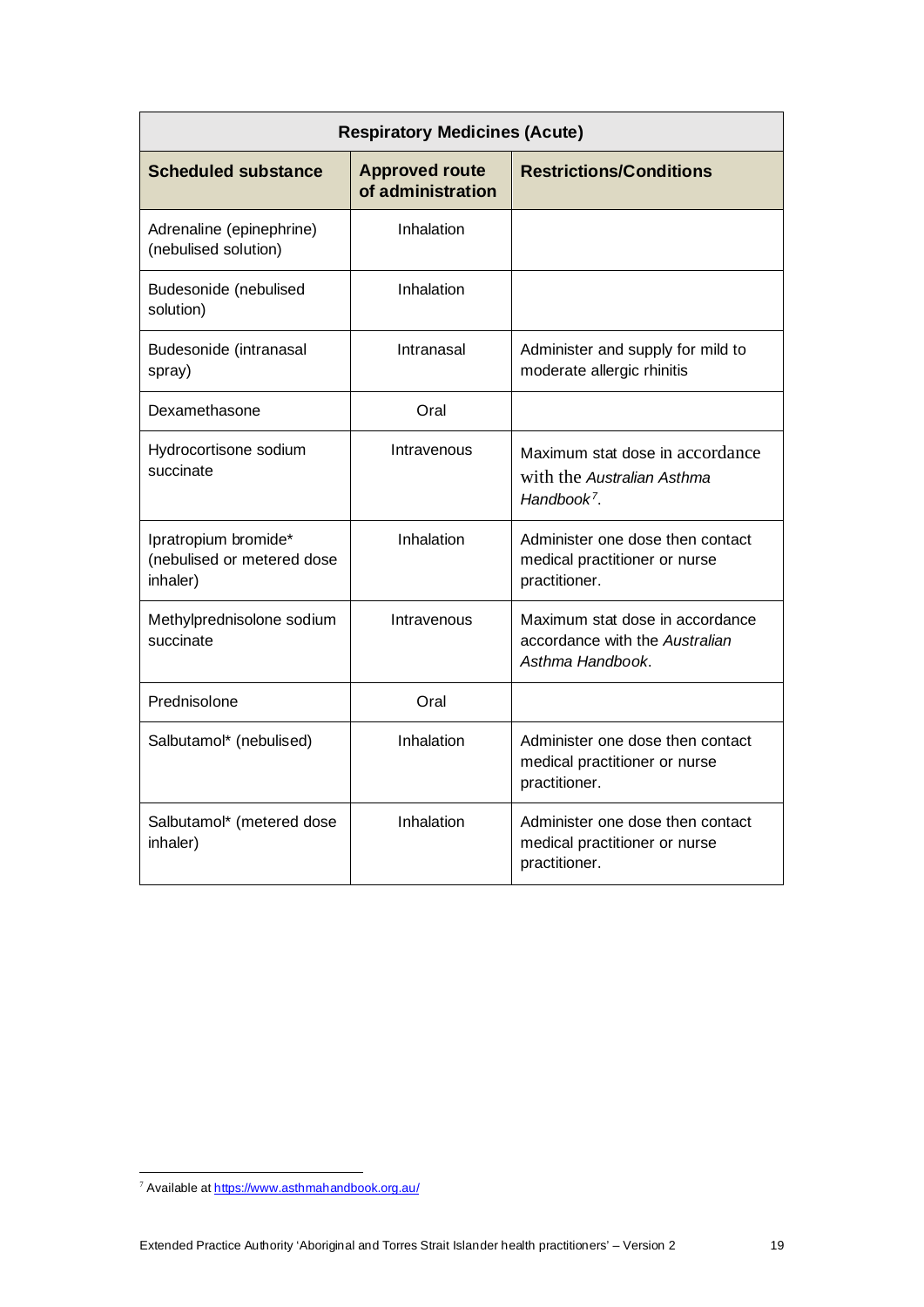| <b>Sedatives</b>           |                                              |                                                                     |
|----------------------------|----------------------------------------------|---------------------------------------------------------------------|
| <b>Scheduled substance</b> | <b>Approved route</b><br>of administration   | <b>Restrictions/Conditions</b>                                      |
| Diazepam                   | Intravenous<br>Oral<br>Rectal                | Adults: 10 mg.                                                      |
| Haloperidol                | Intravenous<br>Intramuscular<br>Oral         | 5 mg stat with second 5 mg dose if<br>required to maximum of 10 mg. |
| Lorazepam                  | Oral                                         | Adult Only: 1 mg stat.                                              |
| Midazolam                  | Intramuscular<br>Intranasal<br><b>Buccal</b> |                                                                     |
| Olanzapine                 | Intramuscular<br>Oral                        | Adult Only.                                                         |

| <b>Fluoride Varnish</b>    |                                            |                                                                                                                    |
|----------------------------|--------------------------------------------|--------------------------------------------------------------------------------------------------------------------|
| <b>Scheduled substance</b> | <b>Approved route of</b><br>administration | <b>Restrictions/Conditions</b>                                                                                     |
| Fluoride varnish*          | Topical                                    | If application of fluoride varnish is<br>included in the scope of practice in<br>the practitioner's practice plan. |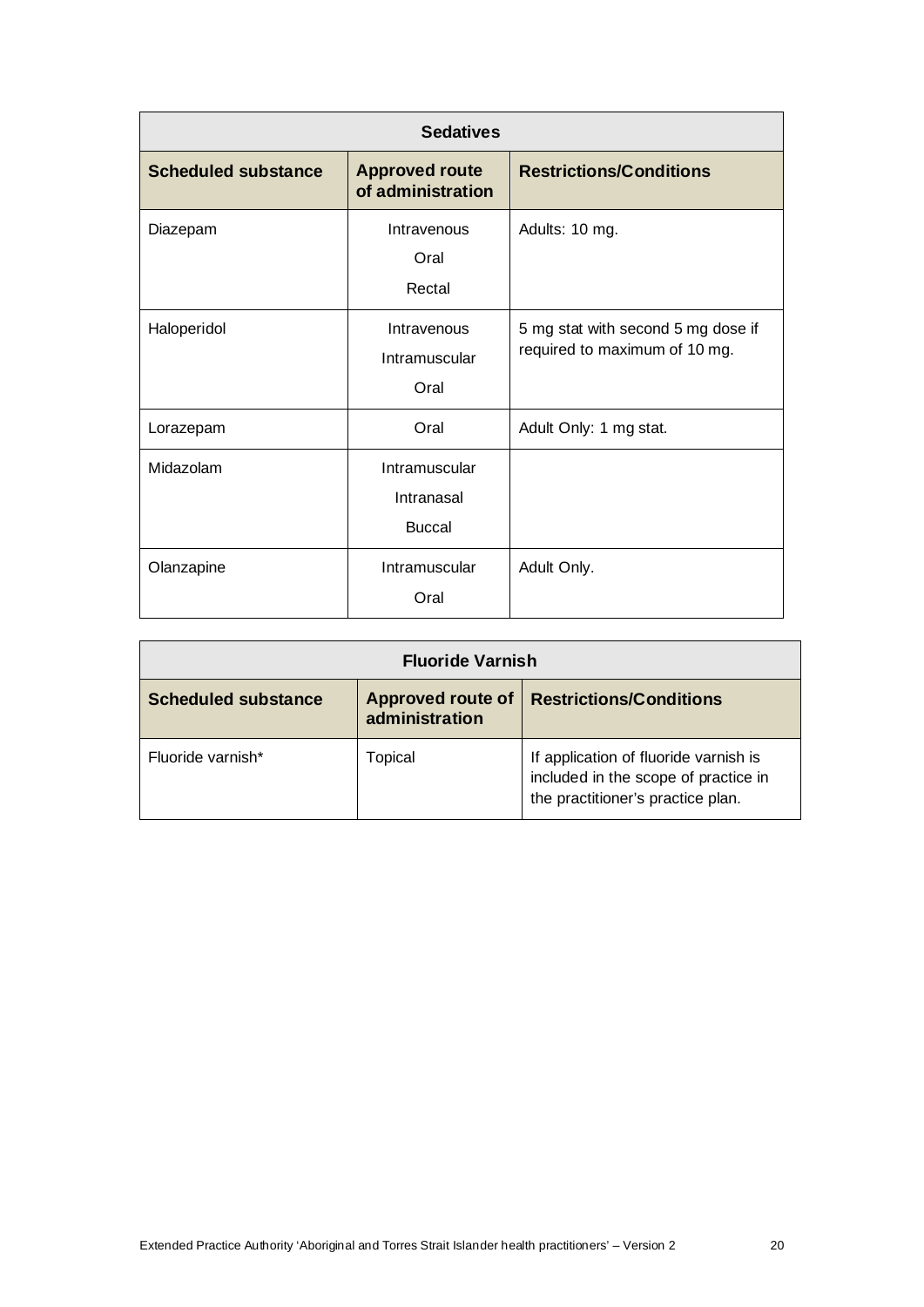| <b>Immunisation: Antigens and Immunoglobulins</b> |                                            |                                                                                                                   |
|---------------------------------------------------|--------------------------------------------|-------------------------------------------------------------------------------------------------------------------|
| <b>Scheduled substance</b>                        | <b>Approved route</b><br>of administration | <b>Restrictions/Conditions</b>                                                                                    |
| Diphtheria                                        |                                            |                                                                                                                   |
| Tetanus                                           |                                            |                                                                                                                   |
| Pertussis                                         |                                            | In accordance with the current<br>$\bullet$                                                                       |
| Haemophilus influenzae type b                     |                                            | National Immunisation<br>Program (NIP) Schedule; or as                                                            |
| <b>Hepatitis A</b>                                |                                            | approved by the National<br>Health and Medical Research                                                           |
| <b>Hepatitis B</b>                                | Dose and route of                          | Council (NHMRC) for future<br>inclusion in the NIP; or                                                            |
| Human Papillomavirus                              | administration of<br>vaccines is as        | under an immunisation<br>$\bullet$                                                                                |
| Poliomyelitis                                     | specified in the                           | program carried out by a<br>Hospital and Health Service,                                                          |
| Influenza                                         | current Australian<br><i>Immunisation</i>  | Queensland Health or a local<br>government; or                                                                    |
| <b>Measles</b>                                    | Handbook or<br>recommended /               | under an immunisation<br>$\bullet$                                                                                |
| Mumps                                             | approved by the<br>NHMRC.                  | program that was certified<br>under the (repealed) Health<br>(Drugs and Poisons)<br>Regulation 1996 and until the |
| Rubella                                           | If not listed, dose<br>and route of        |                                                                                                                   |
| Meningococcal B                                   | administration is to<br>be as per the      | date stated in the program to<br>be the end of the certification                                                  |
| Meningococcal C                                   | approved product<br>information.           | under a general approval that<br>$\bullet$<br>is given to provide an                                              |
| Meningococcal (ACWY)                              |                                            | immunisation program under<br>the Medicines and Poisons Act                                                       |
| Pneumococcal                                      |                                            | 2019; or                                                                                                          |
| Rotavirus                                         |                                            | for use in a case/outbreak<br>situation, or other specific                                                        |
| Varicella                                         |                                            | situations, as directed by a<br>Public Health Medical Officer.                                                    |
| Tetanus immunoglobulin                            |                                            |                                                                                                                   |
| Zoster (herpes zoster)                            |                                            |                                                                                                                   |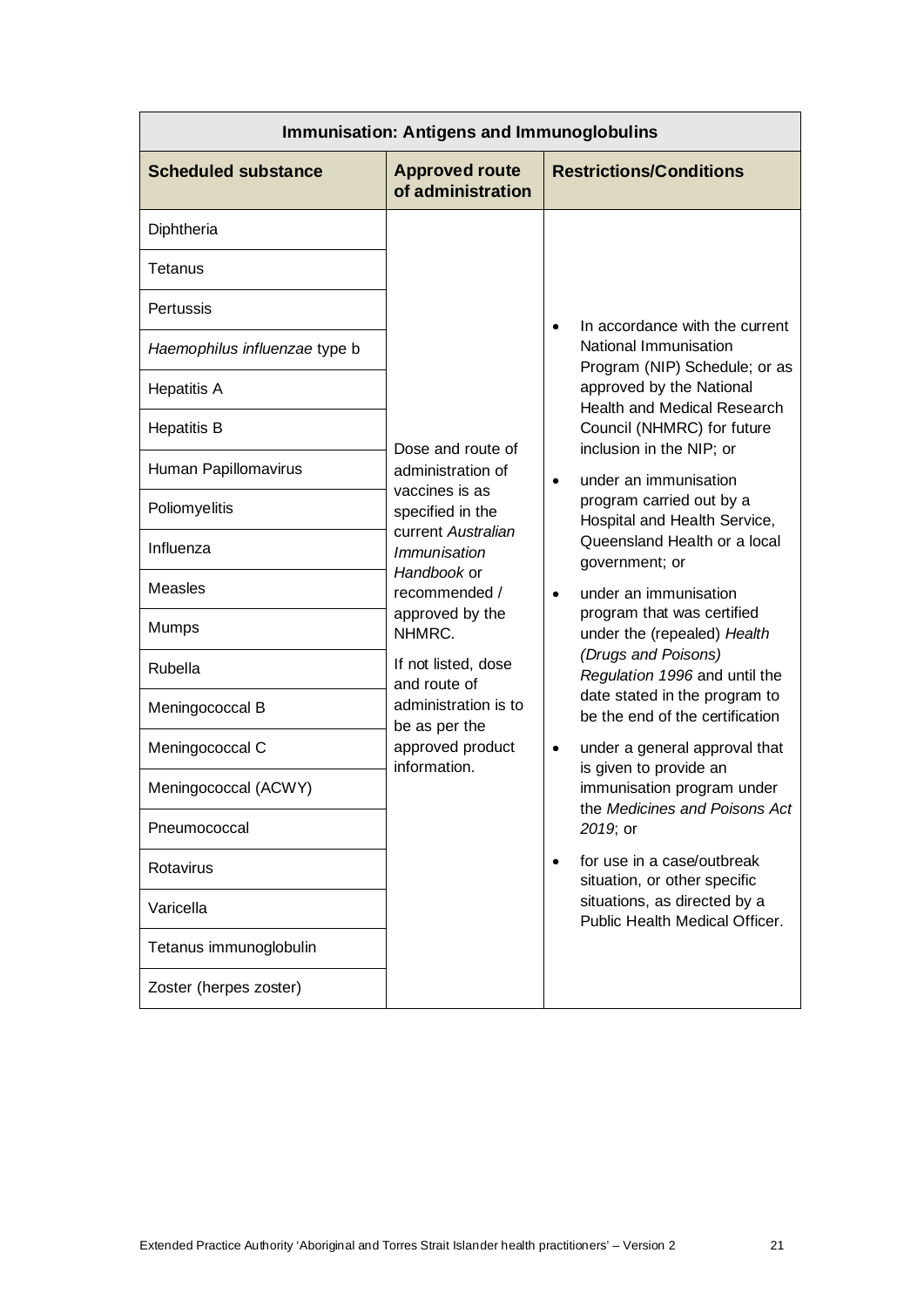| <b>Restricted Immunisation Programs</b>                                            |                                                                                                                                                                                                                                                                                                                   |                                                                                                                                                                                                                                                                                                                                                                                                                                                                 |
|------------------------------------------------------------------------------------|-------------------------------------------------------------------------------------------------------------------------------------------------------------------------------------------------------------------------------------------------------------------------------------------------------------------|-----------------------------------------------------------------------------------------------------------------------------------------------------------------------------------------------------------------------------------------------------------------------------------------------------------------------------------------------------------------------------------------------------------------------------------------------------------------|
| <b>Scheduled substance</b>                                                         | <b>Approved route of</b><br>administration                                                                                                                                                                                                                                                                        | <b>Restrictions/Conditions</b>                                                                                                                                                                                                                                                                                                                                                                                                                                  |
| Japanese Encephalitis -<br>inactivated JE vaccine or live<br>attenuated JE vaccine | Dose and route of<br>administration of<br>vaccines is as specified<br>in the current Australian<br>Immunisation Handbook<br>or recommended /<br>approved by the NHMRC<br>or as approved by the<br><b>Therapeutic Goods</b><br>Administration under<br>section 19A of the<br><b>Therapeutic Goods Act</b><br>1989. | Under an immunisation<br>program approved by the chief<br>executive of the Torres and<br>Cape Hospital and Health<br>Service (TCHHS) or the Public<br>Health Medical Officer of the<br>TCHHS and in accordance<br>with local procedures for the<br>Japanese Encephalitis Vaccine<br>Program for the Outer Torres<br>Strait Islands of Moa, Badu,<br>Mabuiag, Boigu, Dauan,<br>Saibai, Yam, Warraber,<br>Coconut, Yorke, Stephen,<br>Darnley and Murray Islands. |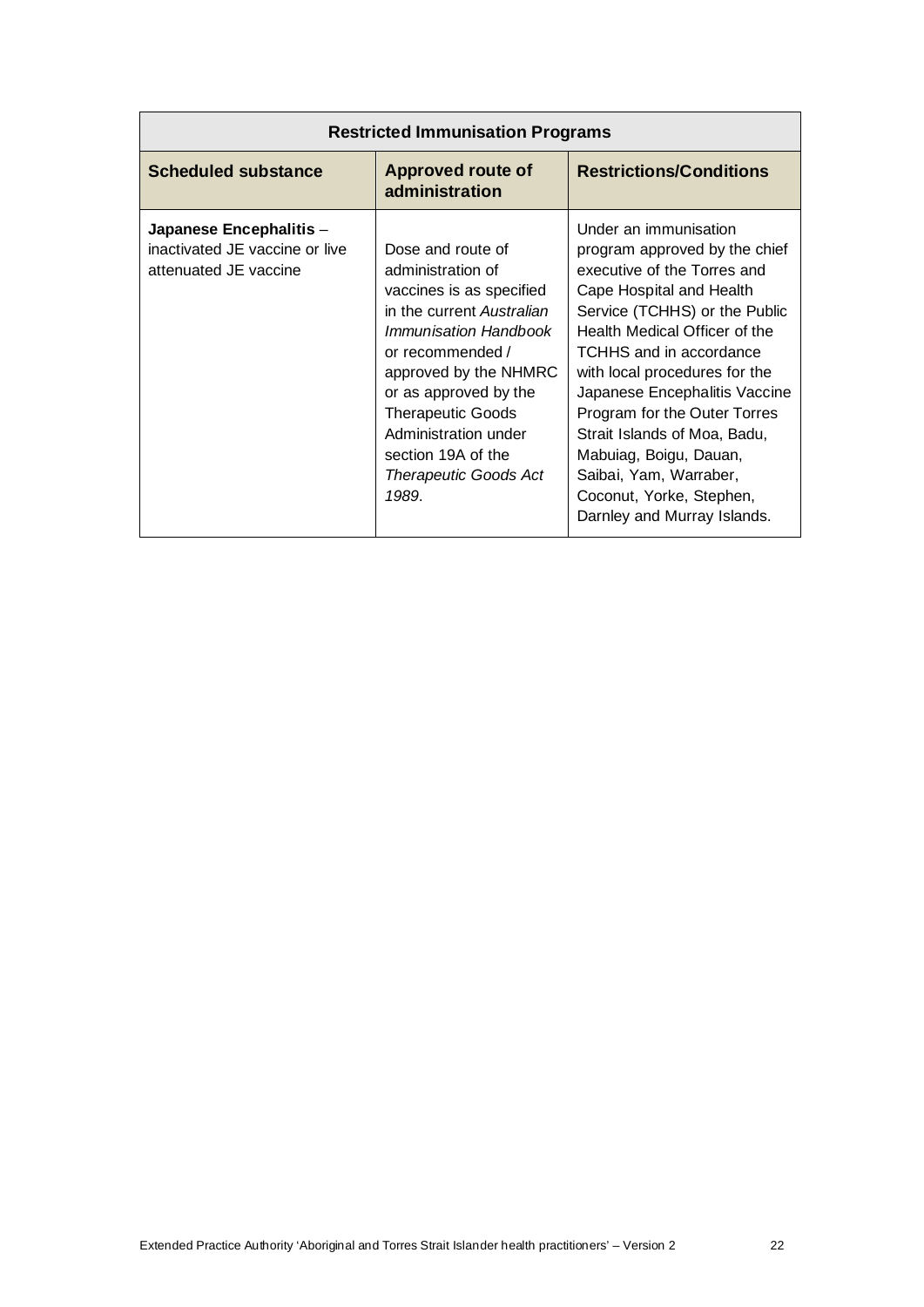## **Appendix 3. Chronic Disease Medicines**

**Note.** Medicines in this appendix may only be given as a treatment dose if less than 6 months since last medical consultation.

| Cardiovascular, Heart and Chronic Kidney Disease Medicines |                                  |  |
|------------------------------------------------------------|----------------------------------|--|
| <b>Scheduled substance</b>                                 | Approved route of administration |  |
| Aluminium hydroxide                                        | Oral                             |  |
| Amiloride                                                  | Oral                             |  |
| Amiodarone                                                 | Oral                             |  |
| Amlodipine                                                 | Oral                             |  |
| Aspirin                                                    | Oral                             |  |
| Atenolol                                                   | Oral                             |  |
| Atorvastatin                                               | Oral                             |  |
| Benzathine penicillin<br>(Bicillin L-A)                    | Intramuscular                    |  |
| Bisoprolol                                                 | Oral                             |  |
| <b>Bumetanide</b>                                          | Oral                             |  |
| Calcitriol                                                 | Oral                             |  |
| Calcium carbonate                                          | Oral                             |  |
| Candesartan                                                | Oral                             |  |
| Captopril                                                  | Oral                             |  |
| Carvedilol                                                 | Oral                             |  |
| Chlortalidone                                              | Oral                             |  |
| Cinacalcet                                                 | Oral                             |  |
| Clonidine                                                  | Oral                             |  |
| Clopidogrel                                                | Oral                             |  |
| Colecalciferol                                             | Oral                             |  |
| Darbepoetin alfa                                           | Subcutaneous                     |  |
| Digoxin                                                    | Oral                             |  |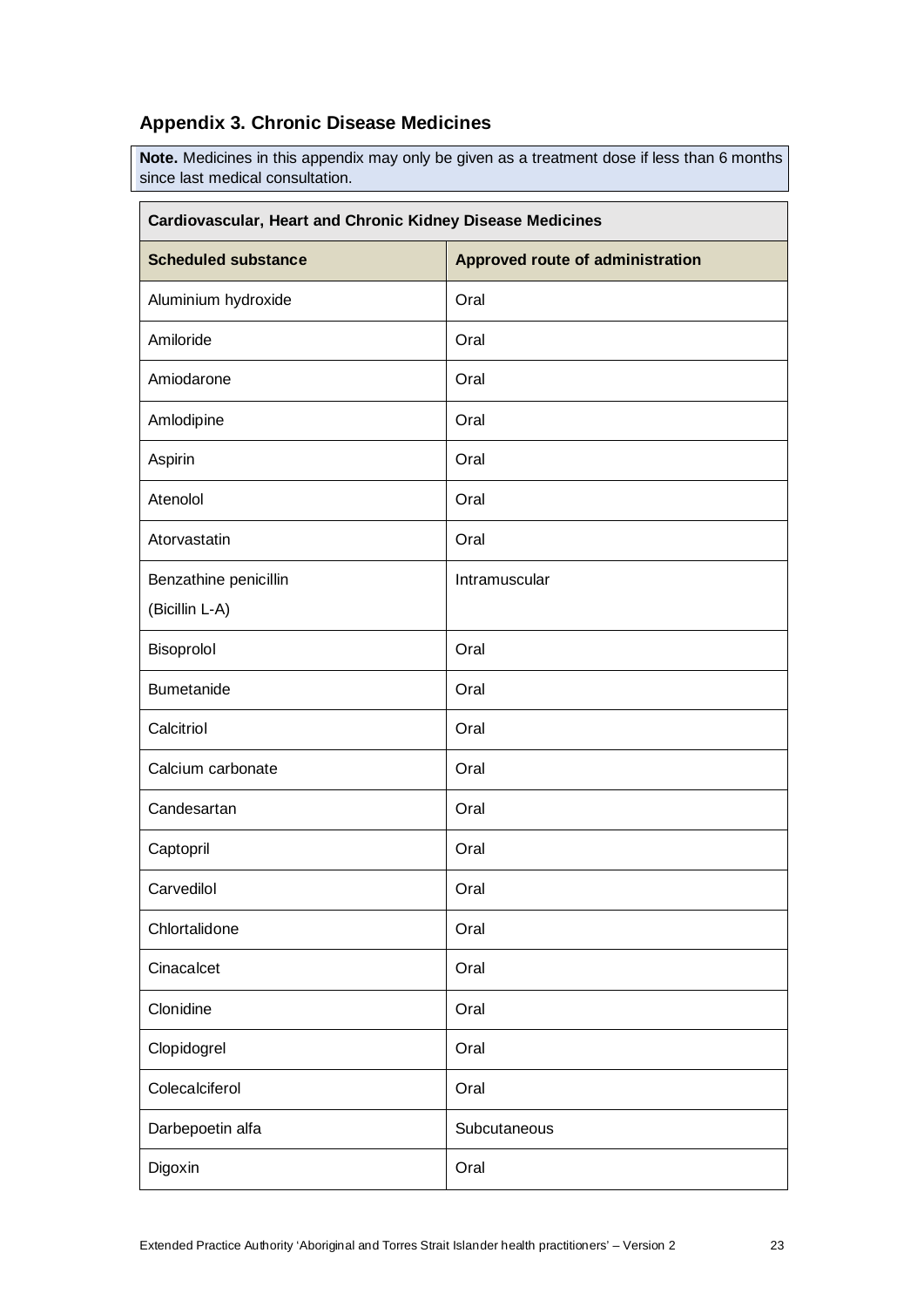| Cardiovascular, Heart and Chronic Kidney Disease Medicines |                                  |  |
|------------------------------------------------------------|----------------------------------|--|
| <b>Scheduled substance</b>                                 | Approved route of administration |  |
| Diltiazem                                                  | Oral                             |  |
| Enalapril                                                  | Oral                             |  |
| Eplerenone                                                 | Oral                             |  |
| Epoetin alfa                                               | Subcutaneous                     |  |
| Epoetin beta                                               | Subcutaneous                     |  |
| Eprosartan                                                 | Oral                             |  |
| Erythromycin                                               | Oral                             |  |
| Etacrynic acid                                             | Oral                             |  |
| Ezetimibe                                                  | Oral                             |  |
| Fenofibrate                                                | Oral                             |  |
| Flecainide                                                 | Oral                             |  |
| Felodipine                                                 | Oral                             |  |
| Fosinopril                                                 | Oral                             |  |
| Furosemide (frusemide)                                     | Oral                             |  |
| Gemfibrozil                                                | Oral                             |  |
| Glyceryl trinitrate                                        | Sublingual                       |  |
| Hydralazine                                                | Oral                             |  |
| Hydrochlorothiazide                                        | Oral                             |  |
| Hydrochlorothiazide / triamterene                          | Oral                             |  |
| Indapamide                                                 | Oral                             |  |
| Irbesartan                                                 | Oral                             |  |
| Isosorbide dinitrate                                       | Oral                             |  |
| Isosorbide mononitrate                                     | Oral                             |  |
| Ivabradine                                                 | Oral                             |  |
| Labetalol                                                  | Oral                             |  |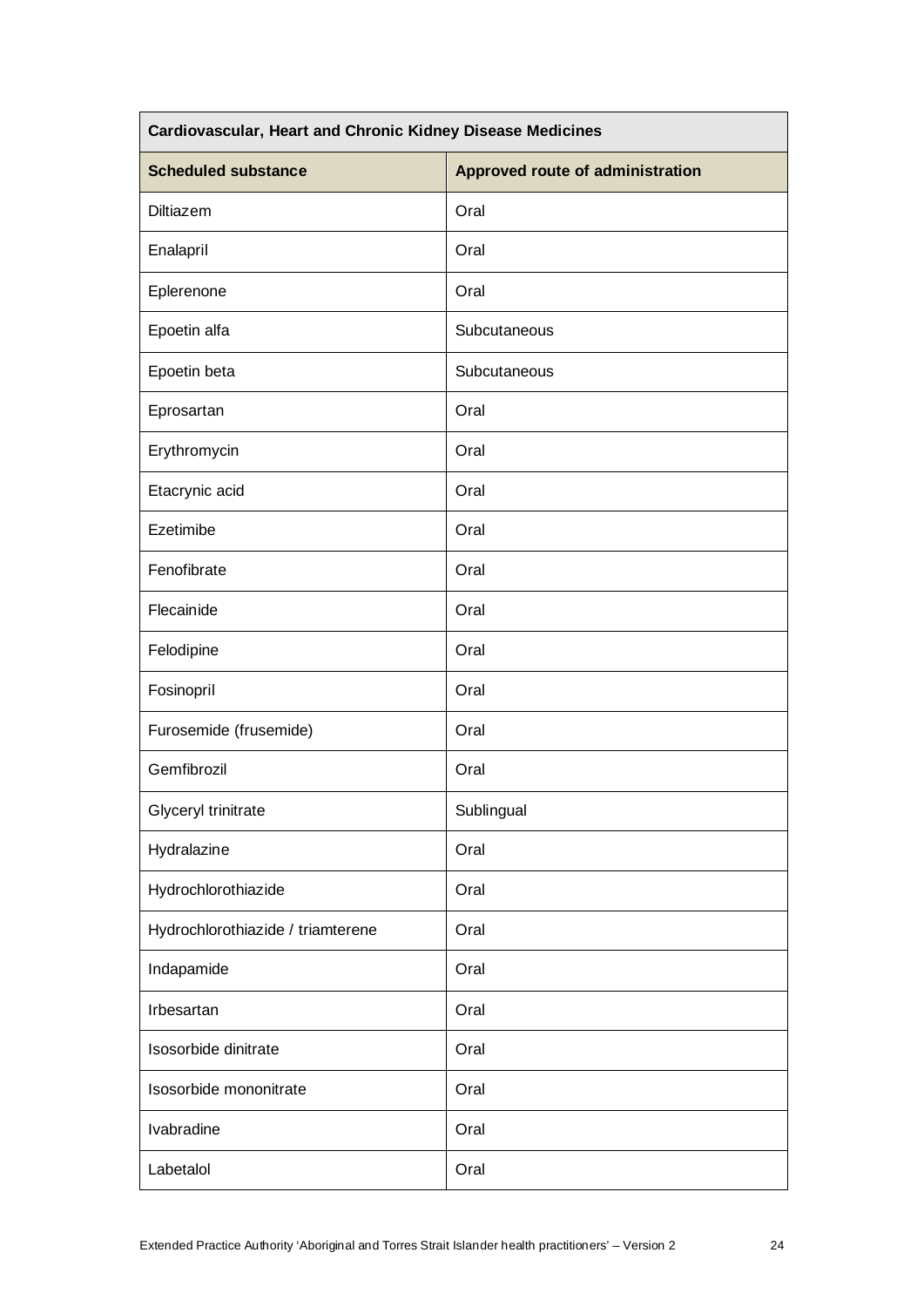| Cardiovascular, Heart and Chronic Kidney Disease Medicines |                                  |  |
|------------------------------------------------------------|----------------------------------|--|
| <b>Scheduled substance</b>                                 | Approved route of administration |  |
| Lanthanum                                                  | Oral                             |  |
| Lercanidipine                                              | Oral                             |  |
| Lisinopril                                                 | Oral                             |  |
| Losartan                                                   | Oral                             |  |
| Magnesium aspartate                                        | Oral                             |  |
| Methyldopa                                                 | Oral                             |  |
| Methoxy polyethylene glycol-epoetin beta                   | Subcutaneous                     |  |
| Metoprolol                                                 | Oral                             |  |
| Minoxidil                                                  | Oral                             |  |
| Moxonidine                                                 | Oral                             |  |
| Nebivolol                                                  | Oral                             |  |
| Nicorandil                                                 | Oral                             |  |
| Nifedipine                                                 | Oral                             |  |
| Nimodipine                                                 | Oral                             |  |
| Olmesartan                                                 | Oral                             |  |
| Oxprenolol                                                 | Oral                             |  |
| Perhexiline                                                | Oral                             |  |
| Perindopril                                                | Oral                             |  |
| Phenoxymethylpenicillin                                    | Oral                             |  |
| Pindolol                                                   | Oral                             |  |
| Pravastatin                                                | Oral                             |  |
| Prazosin                                                   | Oral                             |  |
| Propranolol                                                | Oral                             |  |
| Quinapril                                                  | Oral                             |  |
| Ramipril                                                   | Oral                             |  |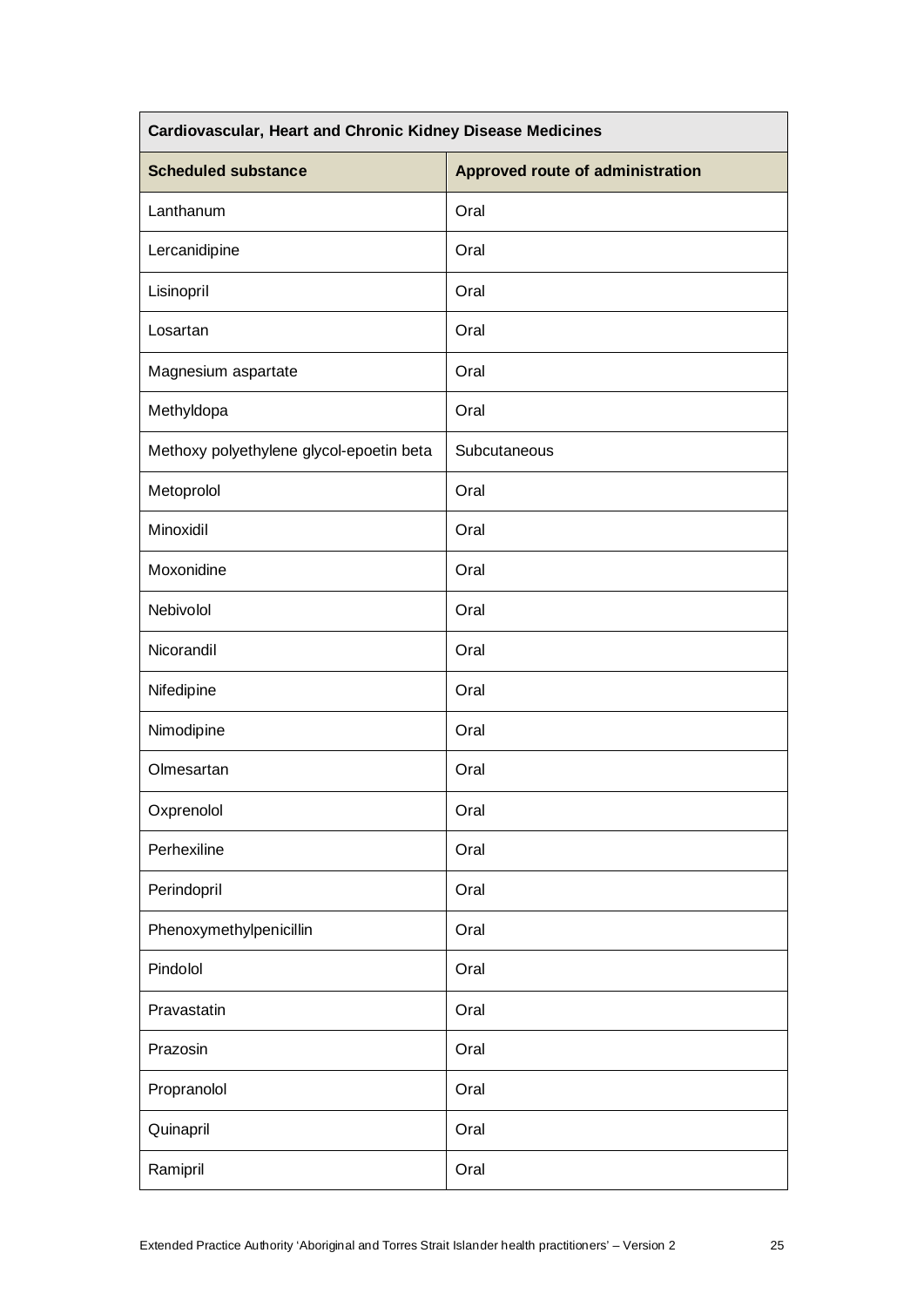| Cardiovascular, Heart and Chronic Kidney Disease Medicines |                                  |  |
|------------------------------------------------------------|----------------------------------|--|
| <b>Scheduled substance</b>                                 | Approved route of administration |  |
| Rivaroxaban                                                | Oral                             |  |
| Rosuvastatvin                                              | Oral                             |  |
| Sevelamer                                                  | Oral                             |  |
| Simvastatin                                                | Oral                             |  |
| Sotalol                                                    | Oral                             |  |
| Spironolactone                                             | Oral                             |  |
| Sucroferric oxyhydroxide                                   | Oral                             |  |
| Telmisartan                                                | Oral                             |  |
| Terazosin                                                  | Oral                             |  |
| Ticagrelor                                                 | Oral                             |  |
| Trandolapril                                               | Oral                             |  |
| Valsartan                                                  | Oral                             |  |
| Verapamil                                                  | Oral                             |  |

| <b>Diabetes Medicines</b>   |                                  |  |
|-----------------------------|----------------------------------|--|
| <b>Scheduled substance</b>  | Approved route of administration |  |
| Acarbose                    | Oral                             |  |
| Alogliptin                  | Oral                             |  |
| Canagliflozin               | Oral                             |  |
| Dapagliflozin               | Oral                             |  |
| Empagliflozin               | Oral                             |  |
| Exenatide                   | Subcutaneous                     |  |
| Glibenclamide               | Oral                             |  |
| Gliclazide or Gliclazide MR | Oral                             |  |
| Glimepiride                 | Oral                             |  |

h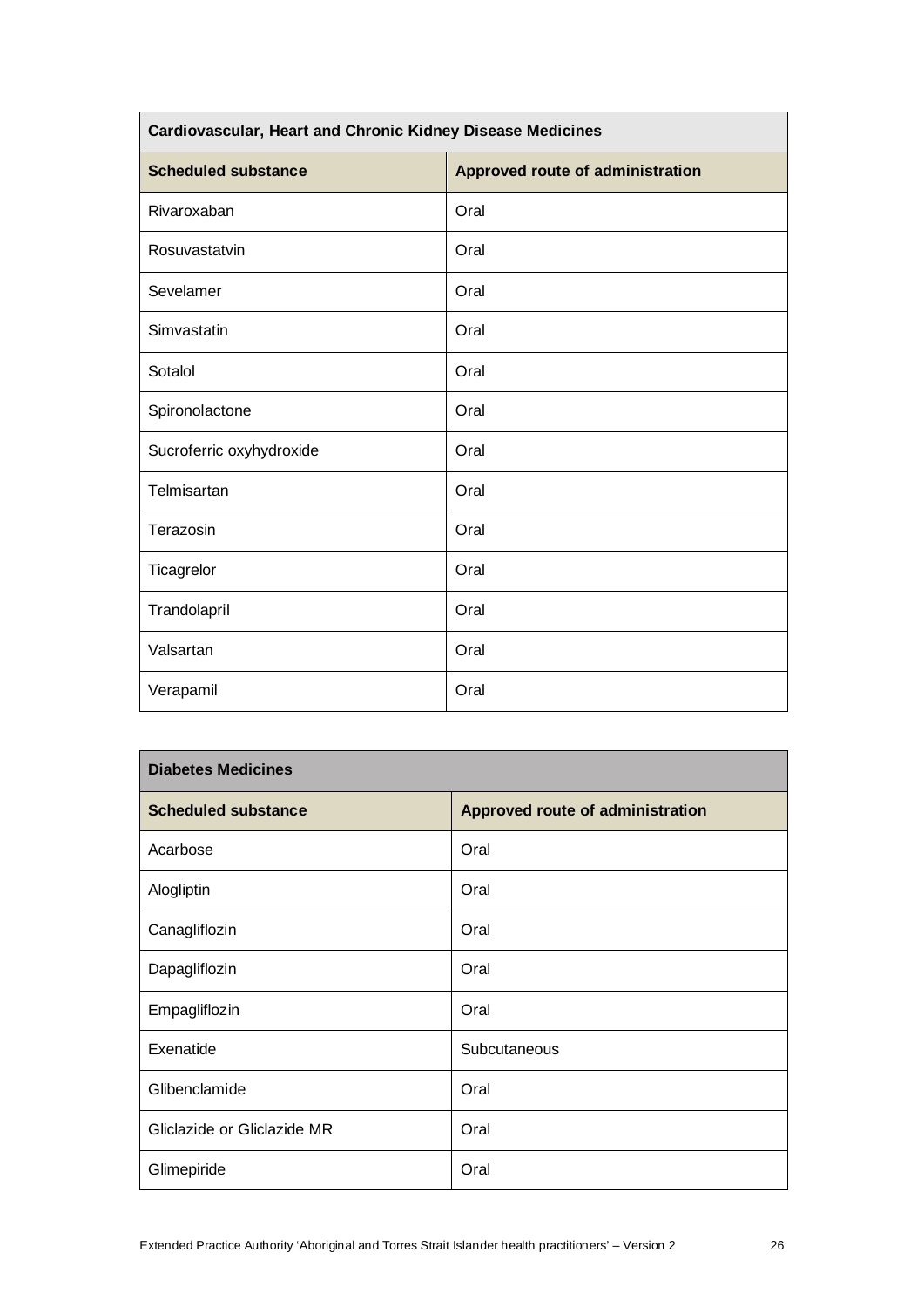| <b>Diabetes Medicines</b>                      |                                  |  |
|------------------------------------------------|----------------------------------|--|
| <b>Scheduled substance</b>                     | Approved route of administration |  |
| Glipizide                                      | Oral                             |  |
| Linagliptin                                    | Oral                             |  |
| Liraglutide                                    | Subcutaneous                     |  |
| Metformin or Metformin ER                      | Oral                             |  |
| Pioglitazone                                   | Oral                             |  |
| Rosiglitazone                                  | Oral                             |  |
| Saxagliptin                                    | Oral                             |  |
| Sitagliptin                                    | Oral                             |  |
| Vildagliptin                                   | Oral                             |  |
| <b>Insulins</b>                                |                                  |  |
| Insulin aspart and<br>Insulin aspart protamine | Subcutaneous                     |  |
| Insulin detemir                                | Subcutaneous                     |  |
| Insulin glargine                               | Subcutaneous                     |  |
| Insulin glulisine                              | Subcutaneous                     |  |
| Insulin isophane                               | Subcutaneous                     |  |
| Insulin lispro                                 | Subcutaneous                     |  |
| Insulin lispro and<br>Insulin lispro protamine | Subcutaneous                     |  |
| Insulin neutral                                | Subcutaneous                     |  |
| Insulin neutral and<br>Insulin isophane        | Subcutaneous                     |  |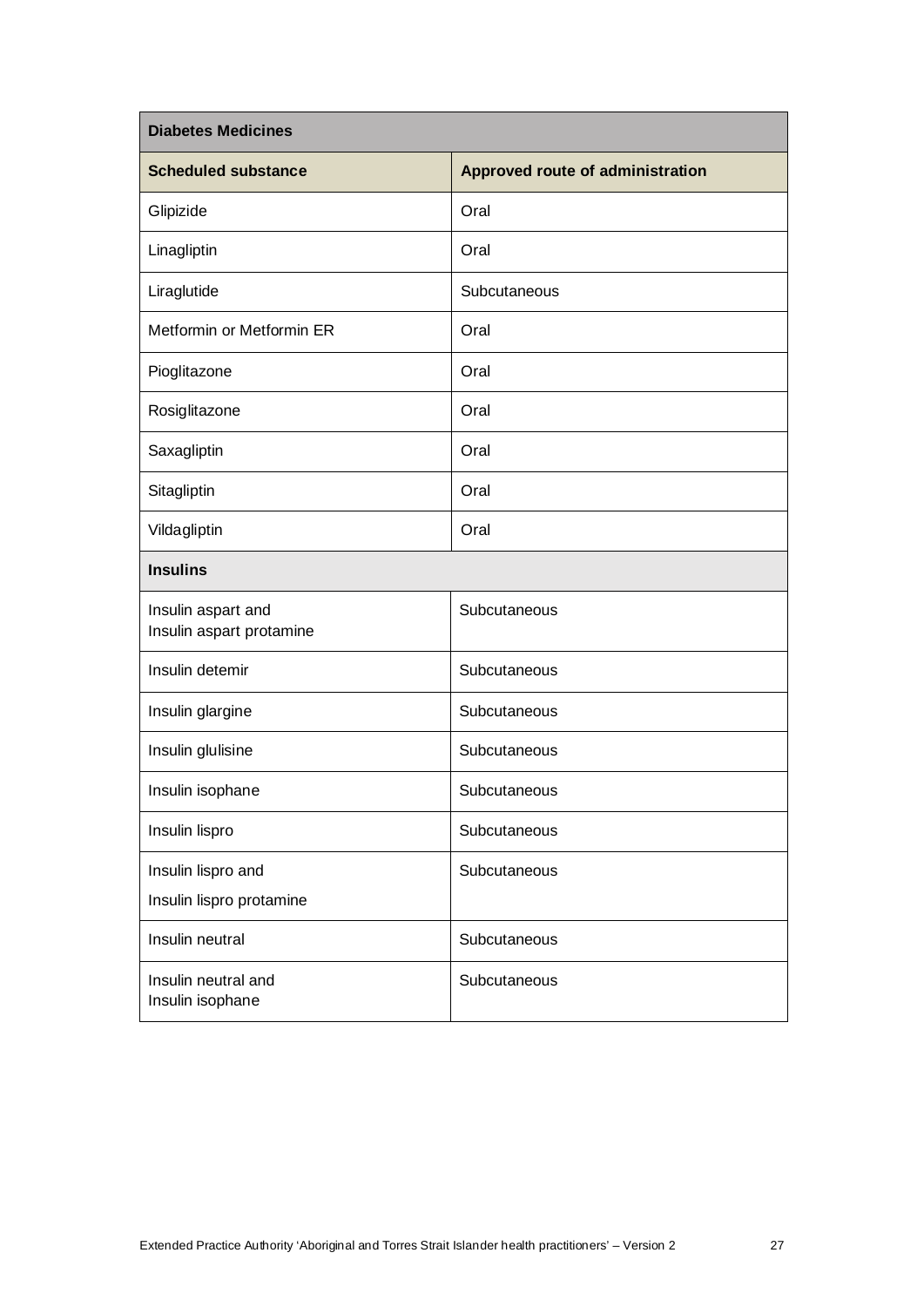| <b>Respiratory Medicines (Chronic)</b> |                                  |  |
|----------------------------------------|----------------------------------|--|
| <b>Scheduled substance</b>             | Approved route of administration |  |
| Aclidinium                             | Inhalation                       |  |
| Beclometasone                          | Inhalation                       |  |
| <b>Budesonide</b>                      | Inhalation                       |  |
| Budesonide / formoterol (eformoterol)  | Inhalation                       |  |
| Ciclesonide                            | Inhalation                       |  |
| Cromoglycate                           | Inhalation                       |  |
| Formoterol (eformoterol)               | Inhalation                       |  |
| Fluticasone / salmeterol               | Inhalation                       |  |
| Fluticasone                            | Inhalation                       |  |
| Fluticasone / vilanterol               | Inhalation                       |  |
| Glycopyrronium                         | Inhalation                       |  |
| Indacaterol                            | Inhalation                       |  |
| Indacaterol / glycopyrronium           | Inhalation                       |  |
| Ipratropium bromide (nebulised)        | Inhalation                       |  |
| Montelukast                            | Oral                             |  |
| Nedocromil                             | Inhalation                       |  |
| Prednisolone                           | Oral                             |  |
| Salbutamol                             | Inhalation                       |  |
| Salmeterol                             | Inhalation                       |  |
| Terbutaline                            | Inhalation                       |  |
| Theophylline                           | Oral                             |  |
| Tiotropium bromide                     | Inhalation                       |  |
| Umeclidinium                           | Inhalation                       |  |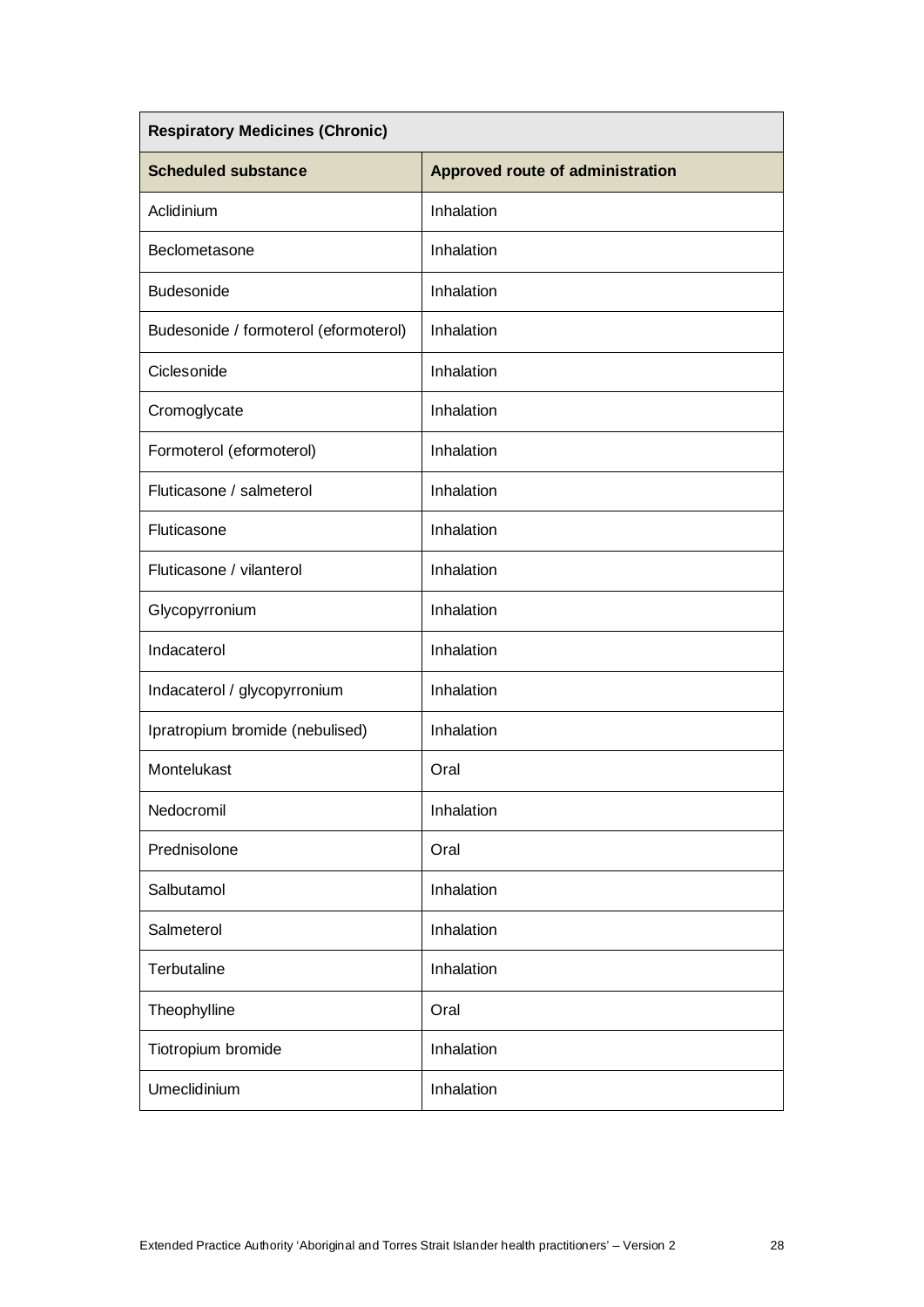| <b>Oral Contraceptives</b><br>Hormonal contraception is not initiated by an Aboriginal and Torres Strait Islander<br>health practitioner. Can only be supplied if less than 12 months since the last<br>medical consultation and there is a current prescription |                                            |                                |  |
|------------------------------------------------------------------------------------------------------------------------------------------------------------------------------------------------------------------------------------------------------------------|--------------------------------------------|--------------------------------|--|
| <b>Scheduled substance</b>                                                                                                                                                                                                                                       | <b>Approved route</b><br>of administration | <b>Restrictions/Conditions</b> |  |
| Ethinylestradiol 35 microgram /<br>cyproterone acetate 2 mg                                                                                                                                                                                                      | Oral                                       |                                |  |
| Ethinylestradiol 30 microgram /<br>desogestrel 150 microgram                                                                                                                                                                                                     | Oral                                       |                                |  |
| Ethinylestradiol 30 microgram /<br>dienogest 2 mg                                                                                                                                                                                                                | Oral                                       |                                |  |
| Ethinylestradiol 20 microgram /<br>drospirenone 3 mg                                                                                                                                                                                                             | Oral                                       |                                |  |
| Ethinylestradiol 30 microgram /<br>drospirenone 3 mg                                                                                                                                                                                                             | Oral                                       |                                |  |
| Ethinylestradiol 30 microgram /<br>gestodene 75 microgram                                                                                                                                                                                                        | Oral                                       |                                |  |
| Ethinylestradiol 20 microgram /<br>levonorgestrel 100 microgram                                                                                                                                                                                                  | Oral                                       |                                |  |
| Ethinylestradiol 30 microgram /<br>levonorgestrel 50 microgram                                                                                                                                                                                                   | Oral                                       |                                |  |
| Ethinylestradiol 30 microgram /<br>levonorgestrel 125 microgram                                                                                                                                                                                                  | Oral                                       |                                |  |
| Ethinylestradiol 30 microgram /<br>levonorgestrel 150 microgram                                                                                                                                                                                                  | Oral                                       |                                |  |
| Ethinylestradiol 40 microgram /<br>levonorgestrel 75 microgram                                                                                                                                                                                                   | Oral                                       |                                |  |
| Ethinylestradiol 35 microgram/                                                                                                                                                                                                                                   | Oral                                       |                                |  |
| norethisterone 500 microgram                                                                                                                                                                                                                                     |                                            |                                |  |
| Ethinylestradiol 35 microgram/<br>norethisterone 1mg                                                                                                                                                                                                             | Oral                                       |                                |  |
| Levonorgestrel 30 microgram                                                                                                                                                                                                                                      | Oral                                       |                                |  |
| Norethisterone 350 microgram                                                                                                                                                                                                                                     | Oral                                       |                                |  |